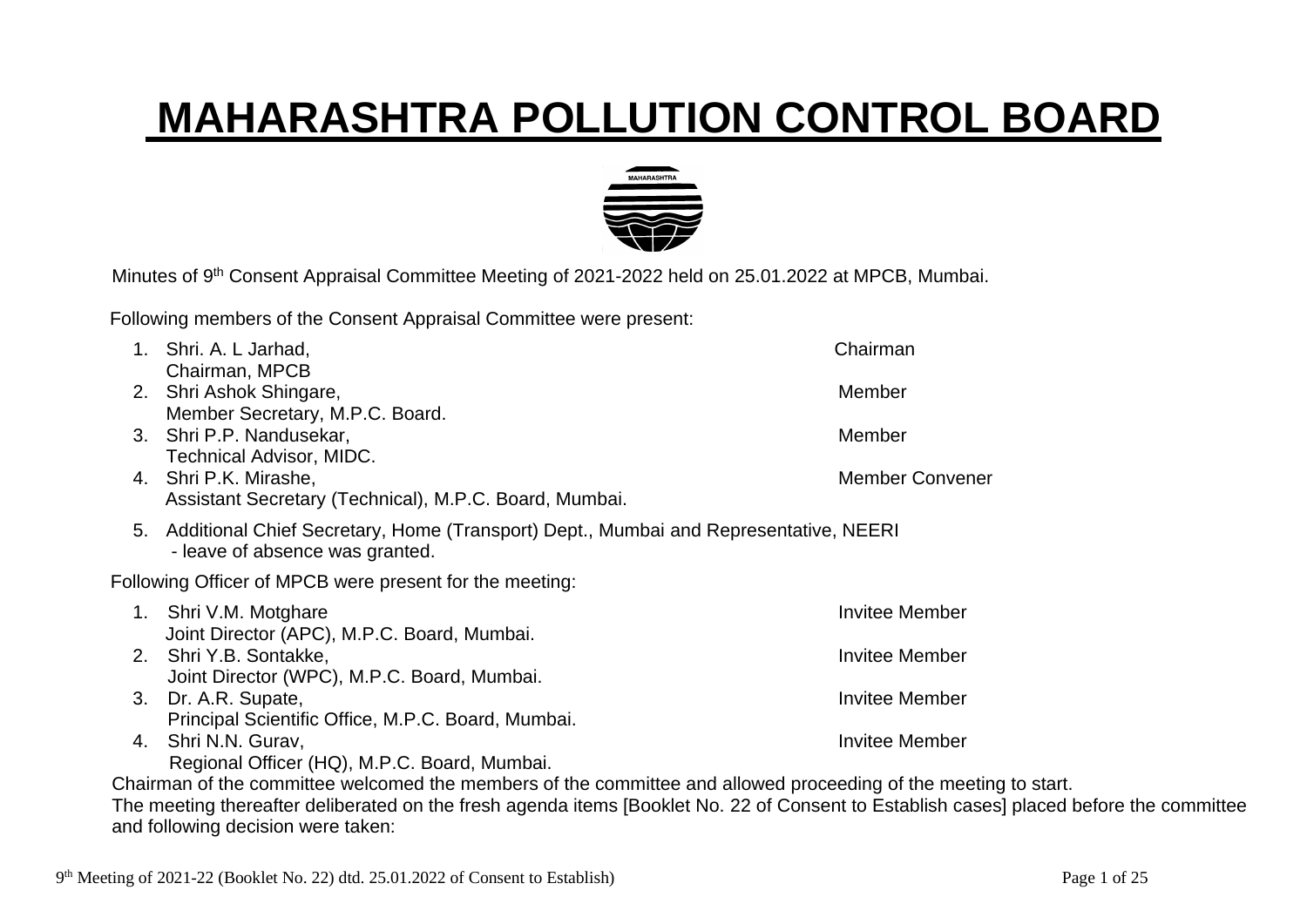| Sr.          | <b>Application</b>                     | <b>Industry name</b>                                                                                                                                                                                                                                                                                        | <b>Decision on</b>                                                    | <b>Consent granted</b>                                      | <b>Remarks / Discussion</b>                                                                                                                                                                                                                                                                                                                                                                                                                                                                                                                                                                                                                                                                                                                                                                                                                                                                                                                                                                                                                                                                                                                                                                                                                                                                                                                                                                            |
|--------------|----------------------------------------|-------------------------------------------------------------------------------------------------------------------------------------------------------------------------------------------------------------------------------------------------------------------------------------------------------------|-----------------------------------------------------------------------|-------------------------------------------------------------|--------------------------------------------------------------------------------------------------------------------------------------------------------------------------------------------------------------------------------------------------------------------------------------------------------------------------------------------------------------------------------------------------------------------------------------------------------------------------------------------------------------------------------------------------------------------------------------------------------------------------------------------------------------------------------------------------------------------------------------------------------------------------------------------------------------------------------------------------------------------------------------------------------------------------------------------------------------------------------------------------------------------------------------------------------------------------------------------------------------------------------------------------------------------------------------------------------------------------------------------------------------------------------------------------------------------------------------------------------------------------------------------------------|
| No.          | <b>Unique</b>                          | and Address                                                                                                                                                                                                                                                                                                 | grant of consent                                                      | Up to                                                       |                                                                                                                                                                                                                                                                                                                                                                                                                                                                                                                                                                                                                                                                                                                                                                                                                                                                                                                                                                                                                                                                                                                                                                                                                                                                                                                                                                                                        |
|              | <b>Number</b>                          |                                                                                                                                                                                                                                                                                                             |                                                                       |                                                             |                                                                                                                                                                                                                                                                                                                                                                                                                                                                                                                                                                                                                                                                                                                                                                                                                                                                                                                                                                                                                                                                                                                                                                                                                                                                                                                                                                                                        |
|              | <b>Booklet No. 22</b>                  |                                                                                                                                                                                                                                                                                                             |                                                                       |                                                             |                                                                                                                                                                                                                                                                                                                                                                                                                                                                                                                                                                                                                                                                                                                                                                                                                                                                                                                                                                                                                                                                                                                                                                                                                                                                                                                                                                                                        |
| $\mathbf{1}$ | MPCB-<br><b>CONSENT-</b><br>0000095512 | M/s. SAIFEE<br><b>BURHANI</b><br><b>UPLIFTMENT</b><br><b>TRUST, Survey</b><br>No. at C.S. No.<br>3571 to 3576,<br>1/3572, 3577 to<br>3592, 36<br>Bhuleshwar,<br>Maulana Shouktali<br>Road, SVP Road,<br><b>Mutton Street &amp;</b><br>Ebrahim<br>Rehamatullah<br>Road, Bhendi<br>Bazaar, Mumbai-<br>400003. | <b>APPROVED</b><br>Re-validation of<br>Consent to<br><b>Establish</b> | Up to<br>commissioning or<br>5 year whichever<br>is earlier | Committee noted that, PP has applied for grant of<br>Revalidation of Consent to Establish for proposed<br>Redevelopment Construction project and the case was<br>discussed in CAC meeting held on 07/10/2020 &<br>09/10/2020 and was decided to defer the case due to<br>ongoing court cases and RO/SRO to submit present status<br>report about ongoing court matters.<br>The Committee also noted that the Court Case vide<br>original application number 98/2019 (WZ) (IA NO.<br>145/2019) has been filed in the Hon'ble NGT for violation<br>of terms of EC & CtoE conditions.<br>Committee further noted that, the Hon'ble NGT in original<br>application number 98/2019 (WZ) (IA NO. 145/2019) had<br>constituted a committee comprising of State (SEIAA),<br>MPCB; MCGM and Collector Mumbai Suburban for joint<br>inspection of the project in question to verify the factual<br>aspects and submit a report. "And in the event the<br>allegations are found to be correct, appropriate action in<br>accordance with law be taken against the project<br>proponent for mitigation which may include rectification of<br>the infractions as well as assessment and payment of<br>environment compensation for the damage caused."<br>Meanwhile, Hon'ble NGT special bench disposed of the<br>original application number 98/2019 (WZ) (IA NO.<br>145/2019) by ordered dtd. 17/01/2022 as below, |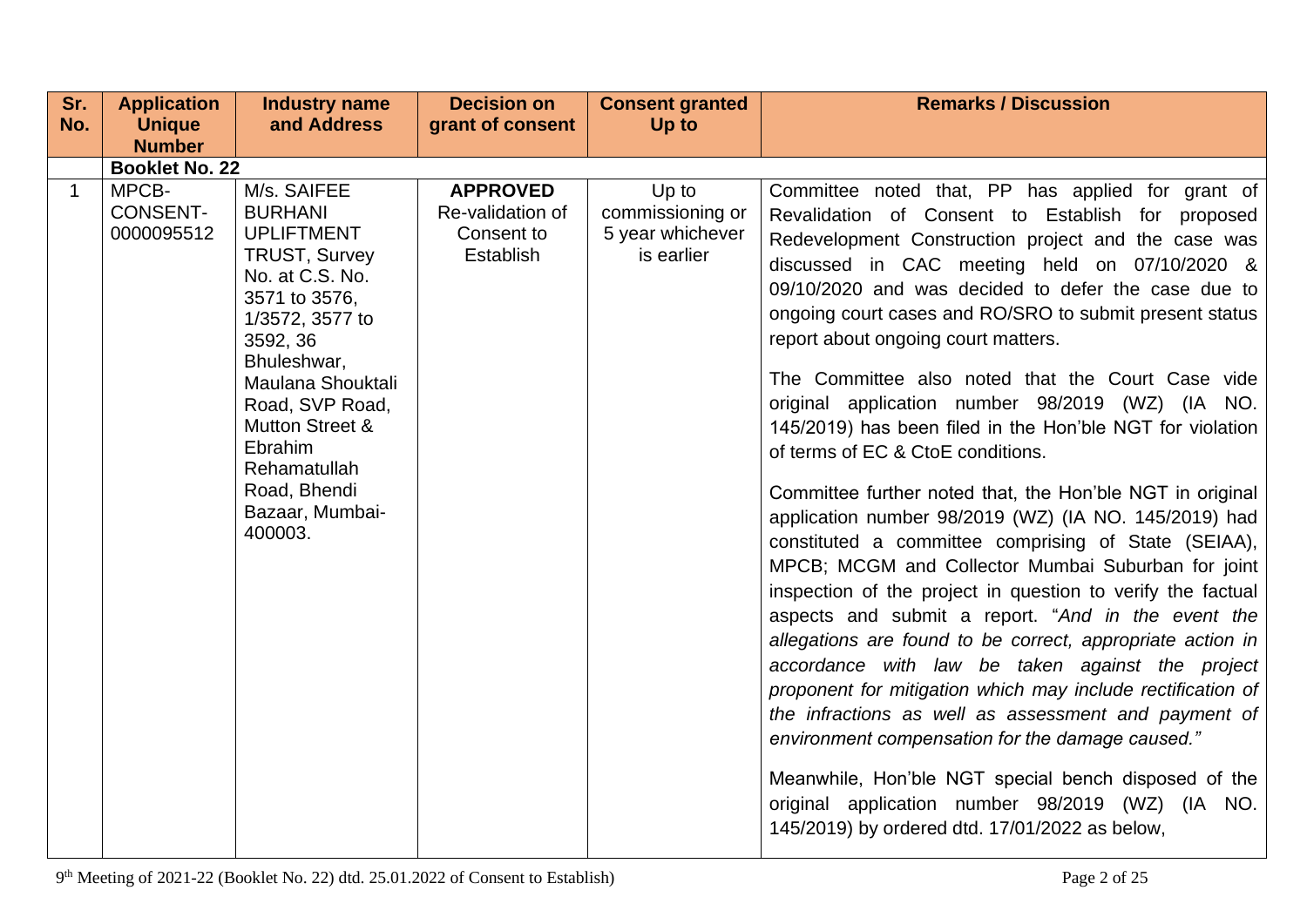| Sr.<br>No. | <b>Application</b><br><b>Unique</b> | <b>Industry name</b><br>and Address | <b>Decision on</b><br>grant of consent | <b>Consent granted</b><br>Up to | <b>Remarks / Discussion</b>                                                                                                                                                                                                                                                                                                                                                                                                                                     |
|------------|-------------------------------------|-------------------------------------|----------------------------------------|---------------------------------|-----------------------------------------------------------------------------------------------------------------------------------------------------------------------------------------------------------------------------------------------------------------------------------------------------------------------------------------------------------------------------------------------------------------------------------------------------------------|
|            | <b>Number</b>                       |                                     |                                        |                                 |                                                                                                                                                                                                                                                                                                                                                                                                                                                                 |
|            |                                     |                                     |                                        |                                 | "No objection has been filed to the above report on behalf<br>of the applicant. The report shows that requisite clearances<br>have been obtained and EC conditions followed.                                                                                                                                                                                                                                                                                    |
|            |                                     |                                     |                                        |                                 | In view of above, no further order appears to be necessary<br>at this stage"                                                                                                                                                                                                                                                                                                                                                                                    |
|            |                                     |                                     |                                        |                                 | The Committee also noted that, the PP has submitted<br>desired information i.e details of total open space for green<br>belt development, copies of NOC of MCGM for scientific<br>disposal of construction & demolition debris, Copies of bills<br>of water tankers etc. The SRO-Mumbai-I also visited the<br>site on 14/12/2021 and submitted a report. The collected<br>JVS sample report of existing STP outlet shows, BOD - 25<br>mg/l and $COD - 56$ mg/l. |
|            |                                     |                                     |                                        |                                 | The Committee also noted that, PP has obtained revised<br>EC dtd. 07.01.2022 for total BUA 9,28,467.72 Sq.m.<br>(increased by 71,875.97 Sq.m.), proposed to provide STP<br>& OWC followed by Composting facility for the treatment of<br>Biodegradable waste                                                                                                                                                                                                    |
|            |                                     |                                     |                                        |                                 | After due deliberation, it was decided to grant Revalidation<br>of Consent to Establish with increase BUA for proposed<br>Redevelopment Construction project having Total plot area<br>of 65,429 Sq.m and Total construction BUA 9,08,948.21<br>Sq.m (excluding BUA of 1st part C2O of 80,828.49 Sq.m)<br>by imposing the following conditions.                                                                                                                 |
|            |                                     |                                     |                                        |                                 | 1. PP shall provide STP of adequate capacity to achieve<br>the treated domestic effluent standard for the                                                                                                                                                                                                                                                                                                                                                       |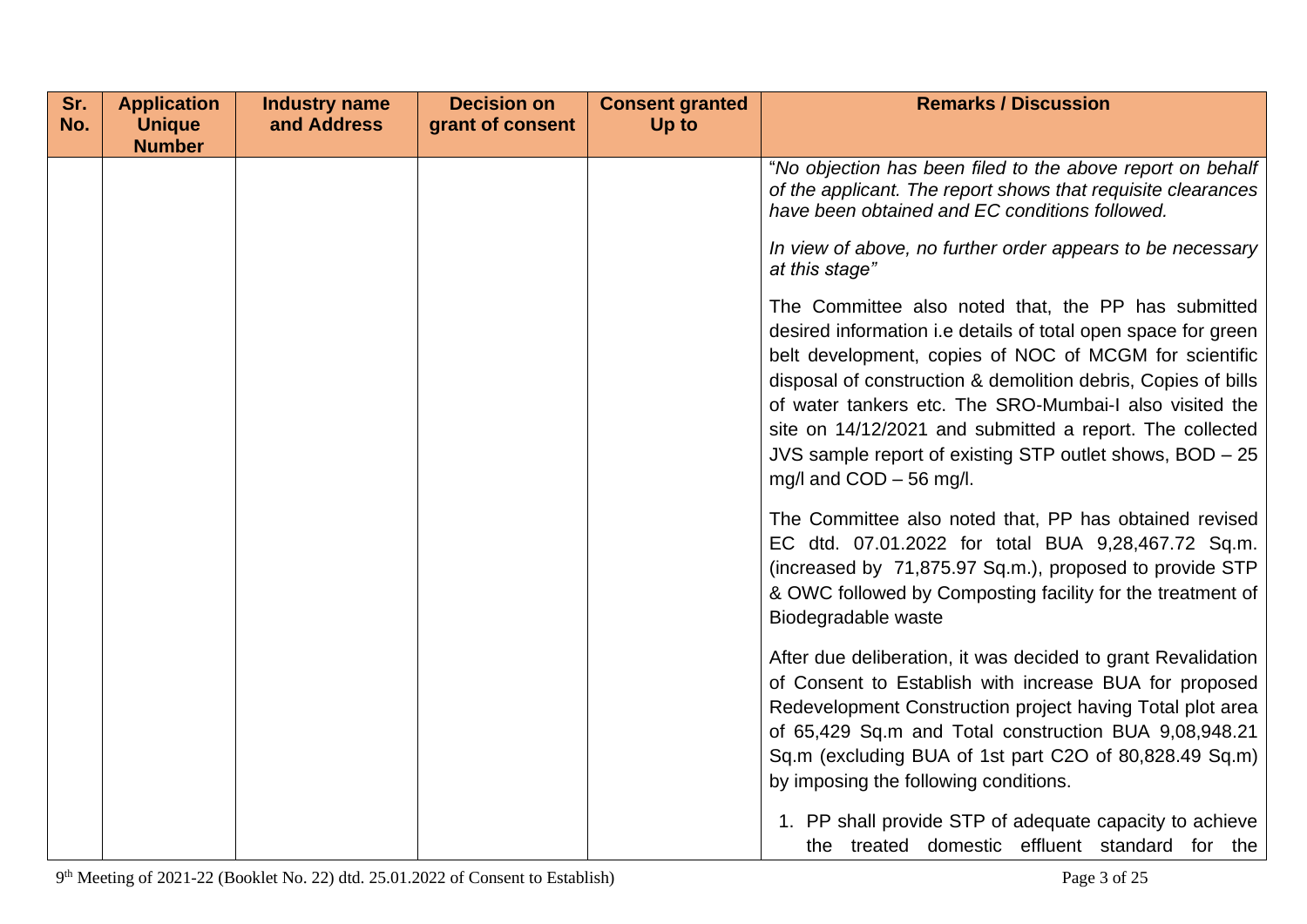| Sr. | <b>Application</b>                     | <b>Industry name</b>                                                                                                                                                  | <b>Decision on</b>                                                                                                                                                                            | <b>Consent granted</b> | <b>Remarks / Discussion</b>                                                                                                                                                                                                                                                                                                                                                                                                                                                                                                                                                                                                                                                                                                                                                                                                                     |
|-----|----------------------------------------|-----------------------------------------------------------------------------------------------------------------------------------------------------------------------|-----------------------------------------------------------------------------------------------------------------------------------------------------------------------------------------------|------------------------|-------------------------------------------------------------------------------------------------------------------------------------------------------------------------------------------------------------------------------------------------------------------------------------------------------------------------------------------------------------------------------------------------------------------------------------------------------------------------------------------------------------------------------------------------------------------------------------------------------------------------------------------------------------------------------------------------------------------------------------------------------------------------------------------------------------------------------------------------|
| No. | <b>Unique</b><br><b>Number</b>         | and Address                                                                                                                                                           | grant of consent                                                                                                                                                                              | Up to                  |                                                                                                                                                                                                                                                                                                                                                                                                                                                                                                                                                                                                                                                                                                                                                                                                                                                 |
|     |                                        |                                                                                                                                                                       |                                                                                                                                                                                               |                        | parameter BOD-10 mg/lit including disinfection facility.<br>2. The treated sewage shall be 60% recycled for<br>secondary purposes such as toilet flushing, air-<br>conditioning, cooling tower make up, firefighting etc.<br>and remaining shall be utilized on land for gardening<br>and/ or connected to local body sewer line with water<br>metering system.<br>3. PP shall provide organic waste digester along with<br>composting facility/bio-digester (biogas) for the<br>treatment of wet garbage.<br>4. PP shall make provision of charging ports for electric<br>vehicles at least 30% of total available parking slots.<br>5. PP shall submit/extend the BG to make total BG of Rs.<br>25 Lakh towards compliance of EC and Consent<br>conditions<br>Consent shall be issued after submission of additional<br>consent fees, if any. |
| 2   | MPCB-<br><b>CONSENT-</b><br>0000100355 | <b>JSW JAIGARH</b><br>PORT LTD.<br>SR.NO.<br>22, 24, 25, 26, 27, 28,<br>29,30 & 31-40 and<br>42-46 Village -<br>Dhamankol-Bay,<br>At/Post- Jaigad<br><b>RATNAGIRI</b> | <b>NOT APPROVED</b><br><b>Revalidation of</b><br>consent to<br><b>Establish for</b><br>construction of<br>remaining berth<br>length -982 mtrs<br>and cargo<br>handling capacity-<br>15 MMTPA. | ---                    | Committee noted that, PP has applied for Revalidation of<br>consent to Establish for construction of remaining berth<br>cargo handling capacity- 15<br>length -982 mtrs<br>and<br>MMTPA.<br>noted<br><b>PP</b><br>Committee<br>also<br>that,<br>has<br>obtained<br>Environmental Clearance and consent to operate for<br>existing jetty and also obtained extension of Validity of EC<br>and CRZ Clearance accorded to the project vide letter<br>F.No. 10-17/2006-IA-III dated 19th December, 2013 for a<br>further period up to 18 <sup>th</sup> December, 2023. PP proposes to<br>provide STP for the treatment of sewage and mechanical                                                                                                                                                                                                     |

9<sup>th</sup> Meeting of 2021-22 (Booklet No. 22) dtd. 25.01.2022 of Consent to Establish) Page 4 of 25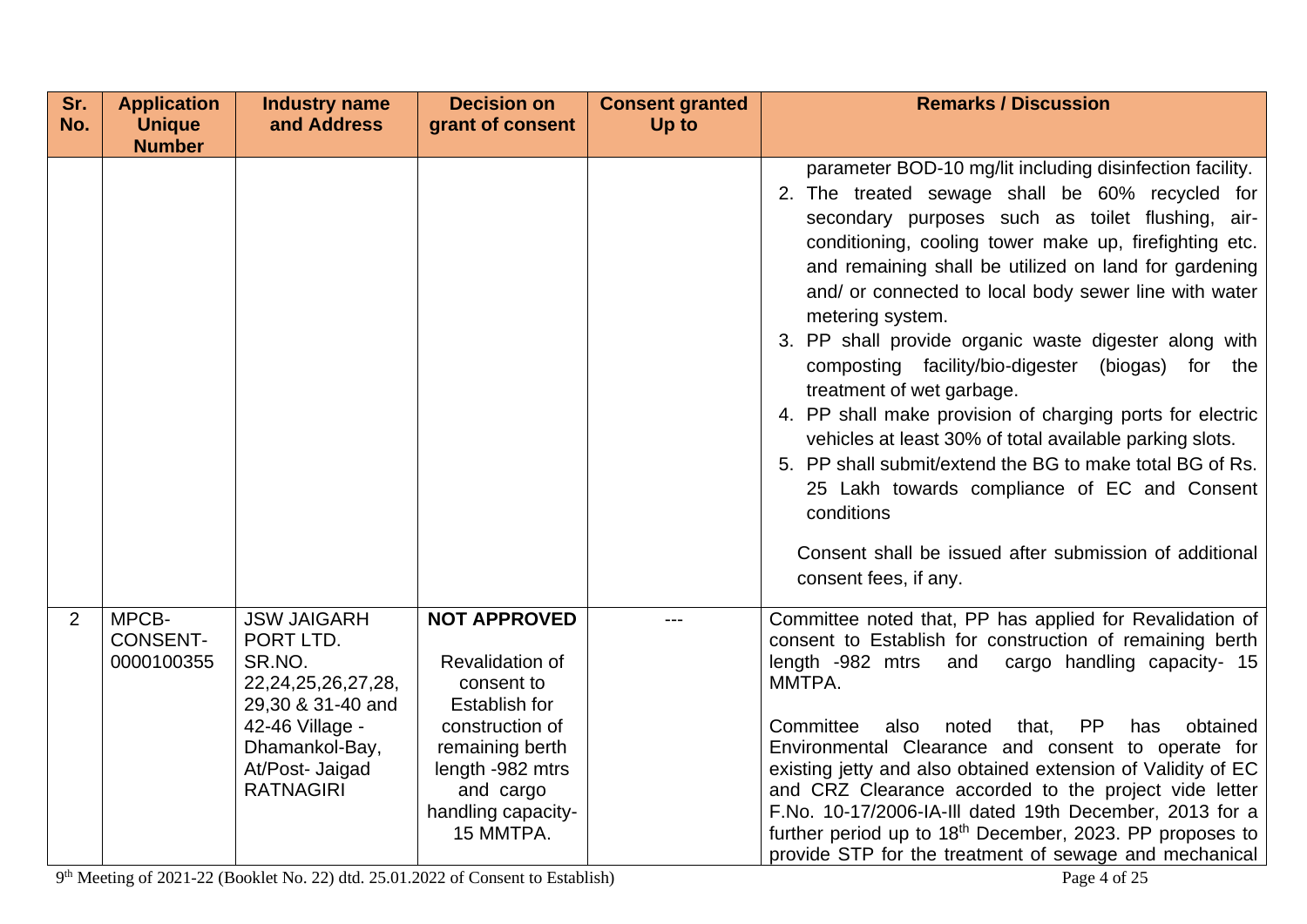| Sr.<br>No.     | <b>Application</b><br><b>Unique</b>    | <b>Industry name</b><br>and Address                                                                                                                                                                                                     | <b>Decision on</b><br>grant of consent                          | <b>Consent granted</b><br>Up to                                      | <b>Remarks / Discussion</b>                                                                                                                                                                                                                                                                                                                                                                                                                                                                                                                                                                            |
|----------------|----------------------------------------|-----------------------------------------------------------------------------------------------------------------------------------------------------------------------------------------------------------------------------------------|-----------------------------------------------------------------|----------------------------------------------------------------------|--------------------------------------------------------------------------------------------------------------------------------------------------------------------------------------------------------------------------------------------------------------------------------------------------------------------------------------------------------------------------------------------------------------------------------------------------------------------------------------------------------------------------------------------------------------------------------------------------------|
|                | <b>Number</b>                          |                                                                                                                                                                                                                                         |                                                                 |                                                                      | material handling system and sprinkling system to control<br>air emissions.<br>After due deliberation, it was decided to call the PP for<br>presentation on air pollution control measures taken<br>by Industry for Coal handling and compliance of EC &<br>consent conditions of existing Jetty.                                                                                                                                                                                                                                                                                                      |
| 3              | MPCB-<br><b>CONSENT-</b><br>0000110288 | <b>Proposed Service</b><br>Apartment<br>Hospitality /<br>Commercial<br>Building - at C.T.S<br>4/1, F.P.NO 64A,<br>Sangamwadi,<br>At. C.T.S 4/1,<br>F.P.No 64A,<br>Sangamwadi, T.P.S<br>Mumbai-Pune<br>Road, Tal. Haveli,<br>Dist. Pune. | <b>NOT APPROVED</b><br>Consent to<br>Establish                  | $\overline{a}$                                                       | Committee noted that, PP has applied for grant of Consent<br>to Establish for Service Apartment Hospitality/Commercial<br>Building project having Total Plot Area of 23,778.50 Sq.m<br>and Total Construction Built Up Area of 41,858.11 Sq.m.<br>Committee also noted that, PP has not submitted approved<br>layout plan from local body and EC copy.<br>After due deliberation, it was decided to issue Show<br>cause notice for refusal of Consent to Establish.                                                                                                                                    |
| $\overline{4}$ | MPCB-<br><b>CONSENT-</b><br>0000111350 | Eaton Industrial<br>Systems Pvt. Ltd.<br>(Valve Plant)<br>A-4 MIDC<br>Ahmednagar<br>Ahmednagar                                                                                                                                          | <b>APPROVED</b><br>Consent to<br>establish for<br>modernization | Commissioning of<br>the unit or 5 years<br>whichever is<br>earliest. | Committee noted that, PP has applied for Consent to<br>establish for modernization and the application was<br>discussed and was differed and called the PP for technical<br>presentation about manufacturing process including<br>treatment and disposal details of Chrome & Cyanide<br>bearing effluent<br>Committee also noted that, PP has made the presentation<br>and briefed overall production process, Industry has<br>presented Chromium and Cyndie bearing effluent<br>treatment processes including Raw effluent characteristics.<br>The treatment process for chromium bearing effluent is |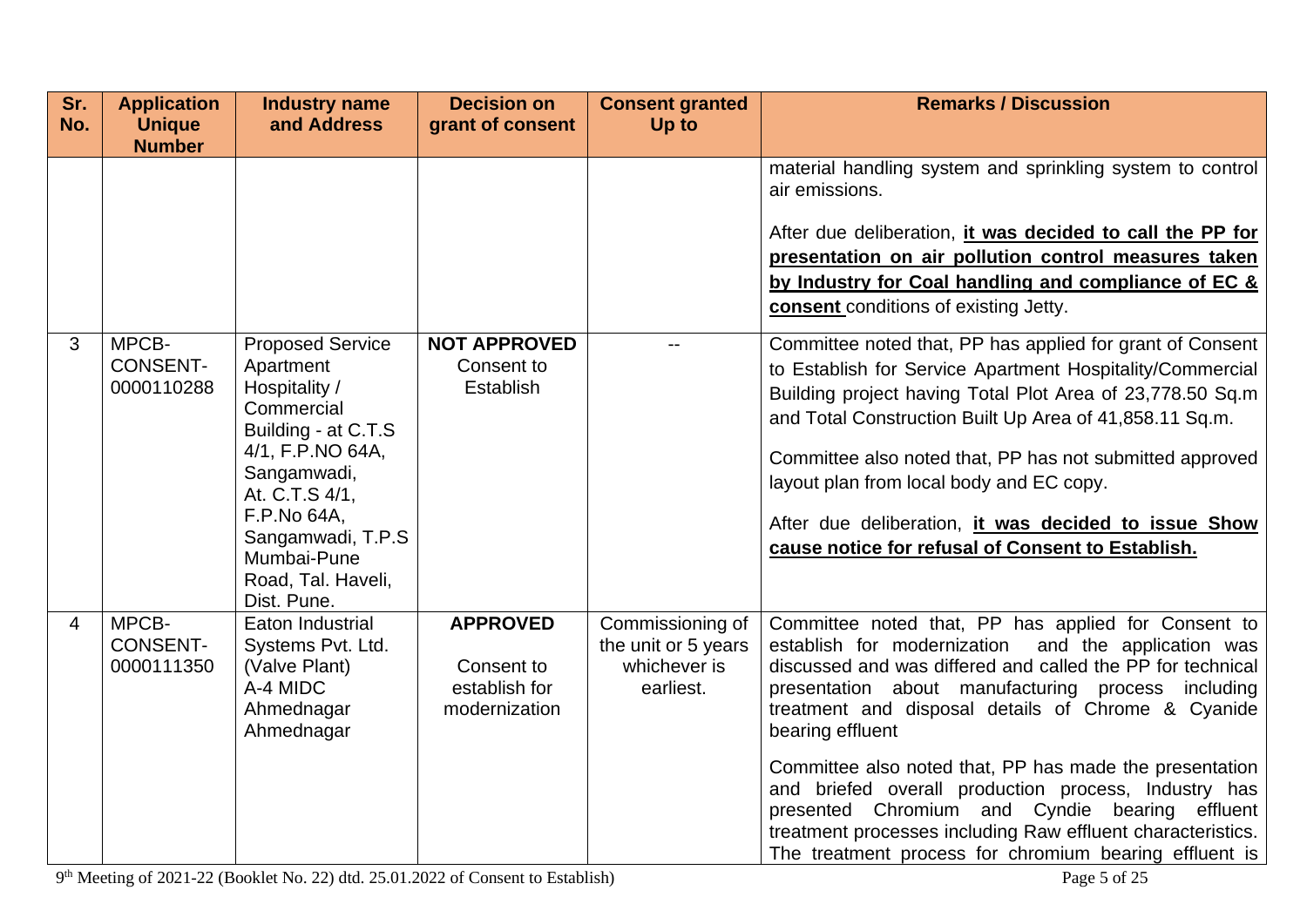| Sr.<br>No. | <b>Application</b><br><b>Unique</b>    | <b>Industry name</b><br>and Address                                                                                                                                           | <b>Decision on</b><br>grant of consent                             | <b>Consent granted</b><br>Up to                              | <b>Remarks / Discussion</b>                                                                                                                                                                                                                                                                                                                                                                                                                                                                                                                                                                                                                                                                                                                                                                                                                                |
|------------|----------------------------------------|-------------------------------------------------------------------------------------------------------------------------------------------------------------------------------|--------------------------------------------------------------------|--------------------------------------------------------------|------------------------------------------------------------------------------------------------------------------------------------------------------------------------------------------------------------------------------------------------------------------------------------------------------------------------------------------------------------------------------------------------------------------------------------------------------------------------------------------------------------------------------------------------------------------------------------------------------------------------------------------------------------------------------------------------------------------------------------------------------------------------------------------------------------------------------------------------------------|
|            | <b>Number</b>                          |                                                                                                                                                                               |                                                                    |                                                              |                                                                                                                                                                                                                                                                                                                                                                                                                                                                                                                                                                                                                                                                                                                                                                                                                                                            |
|            |                                        |                                                                                                                                                                               |                                                                    |                                                              | acidification fallowed by sodium meta bi-sulphate treatment<br>and for Cyndie bearing effluent by using Sodium<br>Hypochlorite. These treatment are batch process and the<br>for confirmation they regularly follow spot test/indictor test.<br>After due deliberation, it was decided to grant Consent<br>to establish for modernization, by imposing following<br>conditions:<br>1. PP shall achieve the ZLD for Chrome & Cyanide<br>bearing effluent within three months.<br>2. Industry shall submit/extend total BG of Rs. 25 Lakh<br>towards compliance of consent conditions.                                                                                                                                                                                                                                                                       |
| 5          | MPCB-<br><b>CONSENT-</b><br>0000101744 | Roma Builders Pvt.<br>Ltd. Survey Nos.-<br>136/2, 3, 5, 7, 10,<br>11, 15, 137/1, 2, 3,<br>4A, 4B, 5, 7, 9,<br>Village Kolshet &<br>Kavesar, Thane<br>(W), Thane - 400<br>607. | <b>APPROVED</b><br>Consent to<br><b>Establish for</b><br>expansion | Up to<br>commissioning or 5<br>year whichever is<br>earlier. | Committee noted that PP has applied for grant of Consent<br>to Establish for proposed expansion of mixed-use<br>Township development project.<br>Committee also noted that the case was discussed in<br>earlier CAC and was decided to deferred the case and<br>called the PP for presentation along with project details,<br>performance of existing STP & Biogas Plant; details of land<br>available for use of treated effluent for gardening purpose.<br>Committee also noted that, PP has made the presentation<br>and briefed on above points.<br>After due deliberation, it was decided to grant Consent<br>to Establish for proposed expansion of mixed-use<br>Township development project on total plot area 10,74,690<br>Sq. mtrs. for remaining construction BUA 6,96,536.68 sq.<br>mtrs. out of total construction BUA 20,32,225.66 sq. mtrs. |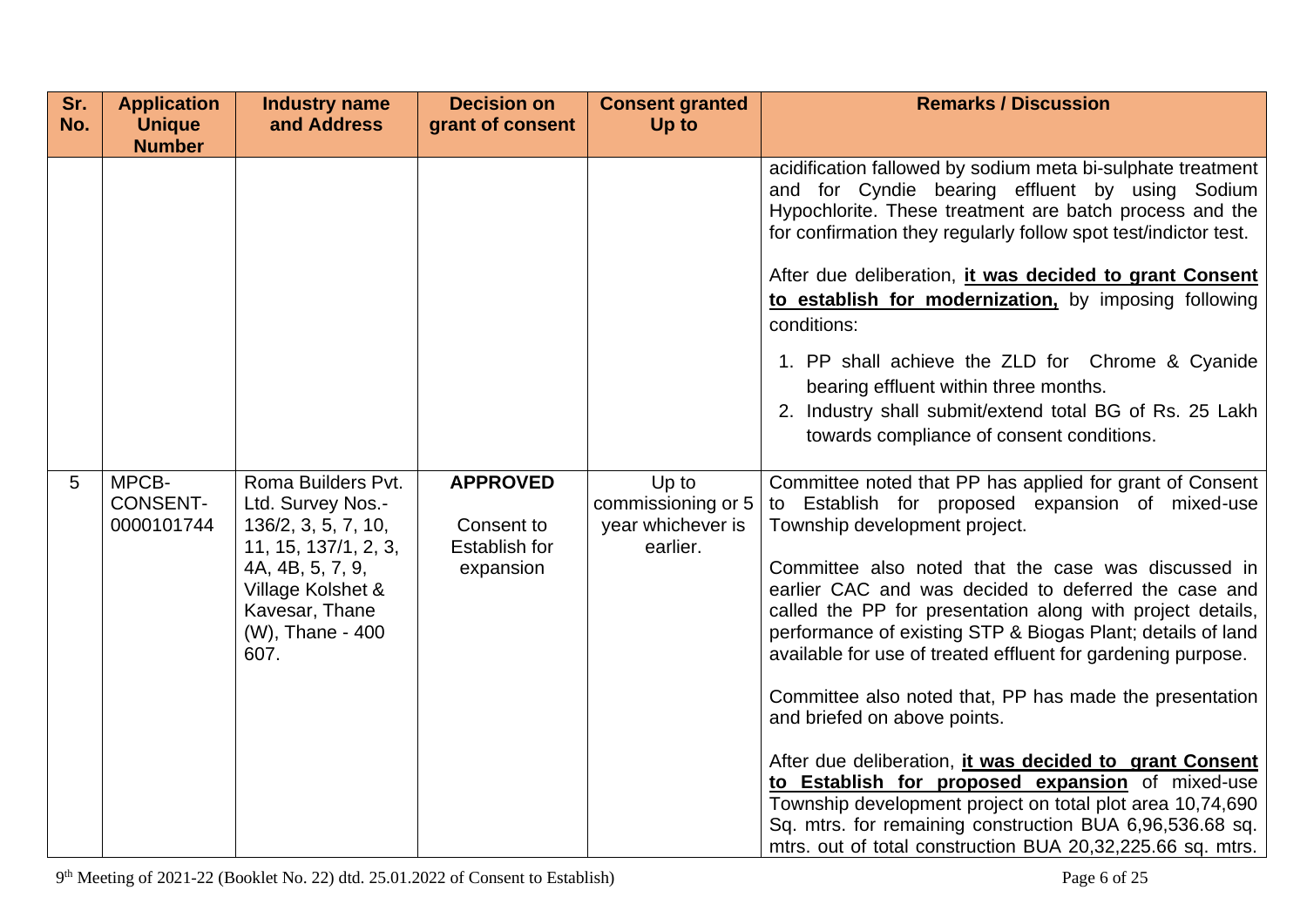| Sr. | <b>Application</b> | <b>Industry name</b> | <b>Decision on</b> | <b>Consent granted</b> | <b>Remarks / Discussion</b>                                                                                                                                                                                                                                                                                                                                                                                                                                                                                                                                                                                                                                                                                                                                                                                                                                                                                                                                                                                                                                                                                                                                                                                                                                        |
|-----|--------------------|----------------------|--------------------|------------------------|--------------------------------------------------------------------------------------------------------------------------------------------------------------------------------------------------------------------------------------------------------------------------------------------------------------------------------------------------------------------------------------------------------------------------------------------------------------------------------------------------------------------------------------------------------------------------------------------------------------------------------------------------------------------------------------------------------------------------------------------------------------------------------------------------------------------------------------------------------------------------------------------------------------------------------------------------------------------------------------------------------------------------------------------------------------------------------------------------------------------------------------------------------------------------------------------------------------------------------------------------------------------|
| No. | <b>Unique</b>      | and Address          | grant of consent   | Up to                  |                                                                                                                                                                                                                                                                                                                                                                                                                                                                                                                                                                                                                                                                                                                                                                                                                                                                                                                                                                                                                                                                                                                                                                                                                                                                    |
|     | <b>Number</b>      |                      |                    |                        | by imposing following conditions;                                                                                                                                                                                                                                                                                                                                                                                                                                                                                                                                                                                                                                                                                                                                                                                                                                                                                                                                                                                                                                                                                                                                                                                                                                  |
|     |                    |                      |                    |                        |                                                                                                                                                                                                                                                                                                                                                                                                                                                                                                                                                                                                                                                                                                                                                                                                                                                                                                                                                                                                                                                                                                                                                                                                                                                                    |
|     |                    |                      |                    |                        | 1. PP shall comply with the conditions stipulated in EC<br>and consent.<br>2. PP shall provide STP of adequate capacity to<br>achieve the treated domestic effluent standard for<br>the parameter BOD-10 mg/lit including disinfection<br>facility.<br>3. The treated sewage shall be 65% recycled for<br>secondary purposes such as toilet flushing, air-<br>conditioning, cooling tower make up, firefighting etc.<br>and remaining shall be utilized on land for gardening<br>and/ or connected to local body sewer line with<br>water metering system.<br>4. PP shall provide organic waste digester along with<br>composting facility/ bio-digester (biogas) for the<br>treatment of wet garbage.<br>5. PP shall make provision of charging ports for<br>electric vehicles at least 30% of total available<br>parking slots.<br>6. PP shall obtain NOC from TMC for disposal of<br>construction debris at specific site inspected and<br>approved by Municipal Corporation.<br>7. PP shall submit/extend BG of Rs. 25 Lakh towards<br>compliance of EC and Consent conditions.<br>Consent shall be issued after submission of additional<br>consent fees, if any and proportionate BG forfeiture,<br>towards JVS results exceedance of existing STPs, if any. |
| 6   | MPCB-              | Continental          | <b>APPROVED</b>    | Up to                  | Committee noted that PP has applied for grant of                                                                                                                                                                                                                                                                                                                                                                                                                                                                                                                                                                                                                                                                                                                                                                                                                                                                                                                                                                                                                                                                                                                                                                                                                   |
|     | <b>CONSENT-</b>    | Medicare             |                    | commissioning or 5     | Combined Consent to Establish & BMW Authorization for                                                                                                                                                                                                                                                                                                                                                                                                                                                                                                                                                                                                                                                                                                                                                                                                                                                                                                                                                                                                                                                                                                                                                                                                              |
|     | 0000111413         | Foundation (D.Y.     | Combined           | year whichever is      | proposed expansion for construction of 310 Nos. of                                                                                                                                                                                                                                                                                                                                                                                                                                                                                                                                                                                                                                                                                                                                                                                                                                                                                                                                                                                                                                                                                                                                                                                                                 |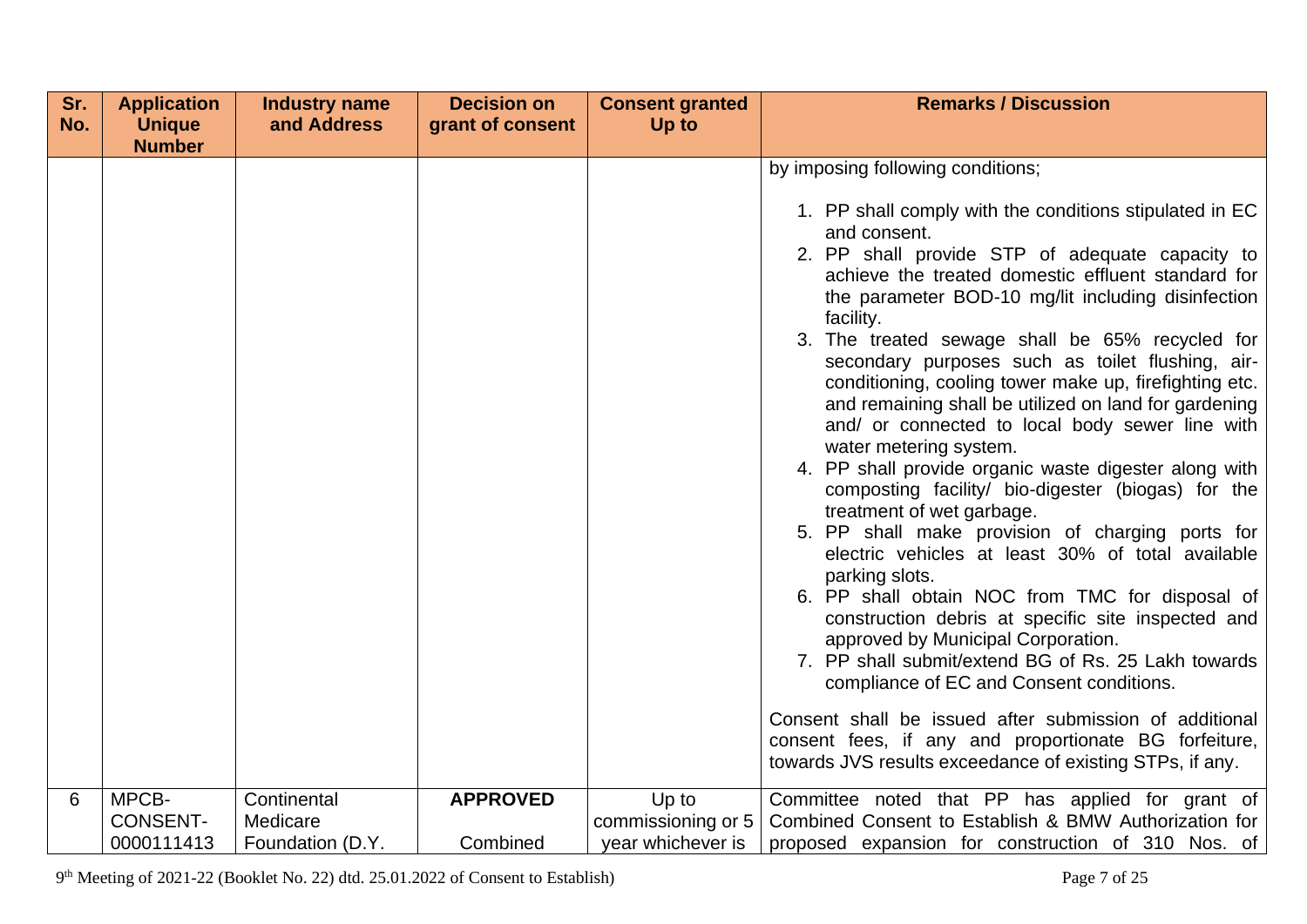| Sr. | <b>Application</b>                     | <b>Industry name</b>                                                                                     | <b>Decision on</b>                                                     | <b>Consent granted</b> | <b>Remarks / Discussion</b>                                                                                                                                                                                                                                                                                                                                                                                                                                                                                                                                                                                                                                                                                                                                                                                                                                                                    |
|-----|----------------------------------------|----------------------------------------------------------------------------------------------------------|------------------------------------------------------------------------|------------------------|------------------------------------------------------------------------------------------------------------------------------------------------------------------------------------------------------------------------------------------------------------------------------------------------------------------------------------------------------------------------------------------------------------------------------------------------------------------------------------------------------------------------------------------------------------------------------------------------------------------------------------------------------------------------------------------------------------------------------------------------------------------------------------------------------------------------------------------------------------------------------------------------|
| No. | <b>Unique</b>                          | and Address                                                                                              | grant of consent                                                       | Up to                  |                                                                                                                                                                                                                                                                                                                                                                                                                                                                                                                                                                                                                                                                                                                                                                                                                                                                                                |
|     | <b>Number</b>                          | Patil Hospital),<br>Plot No. 2, Sector<br>No. 5, Nerul, Navi<br>Mumbai.                                  | Consent to<br>Establish & BMW<br>Authorization for<br>expansion        | earlier.               | <b>Bedded Super Specialty Hospital.</b><br>Committee also noted that the case was discussed in<br>earlier CAC & was decided to deferred and called the PP<br>for presentation along with compliance status of existing<br>Hospital, Copy of CHWTSDF Membership, BMW Annual<br>Report in Form-II & III, Copy of valid Bombay Nursing<br>Home Registration Certificate, Capacity of existing STP &<br>design details for treatment of existing 513.2 CMD<br>domestic effluent, Copy of the latest JVS Analysis results,<br>Design detail/capacity of Biogas Plant, and explanation for<br>carrying out expansion without obtaining Consent to<br>Establish/Operate from the Board.<br>Committee also noted that, PP has made the presentation<br>and briefed on above points.<br>After due deliberation, <i>it was decided to grant Combined</i><br>Consent to Establish & BMW Authorization for |
|     |                                        |                                                                                                          |                                                                        |                        | proposed expansion for construction of 310 Nos. of<br>Bedded Super Specialty Hospital on total plot area 60,000<br>sq. mtrs. for additional construction BUA 67,373.427 sq.<br>mtrs. by imposing standard conditions for HCE with BG of<br>Rs. 25 Lakh towards compliance of EC & Consent to<br>Establish conditions.                                                                                                                                                                                                                                                                                                                                                                                                                                                                                                                                                                          |
| 7   | MPCB-<br><b>CONSENT-</b><br>0000109466 | Smartchem<br>Technologies Ltd.,<br>Plot Nos. K-1 to K6.<br>MIDC Taloja, Tal.<br>Panvel, Dist.<br>Raigad. | <b>NOT APPROVED</b><br>Consent to<br><b>Establish for</b><br>expansion |                        | Committee noted that industry has applied for grant of<br>Consent to Establish for proposed expansion for<br>manufacturing of Technical Grade Ammonium Nitrate plus<br>Ammonium Nitrate Melt - 45000 MT/A by process<br>improvement and debottlenecking of existing Plant<br>capacity.<br>Committee also noted that the case was discussed in                                                                                                                                                                                                                                                                                                                                                                                                                                                                                                                                                  |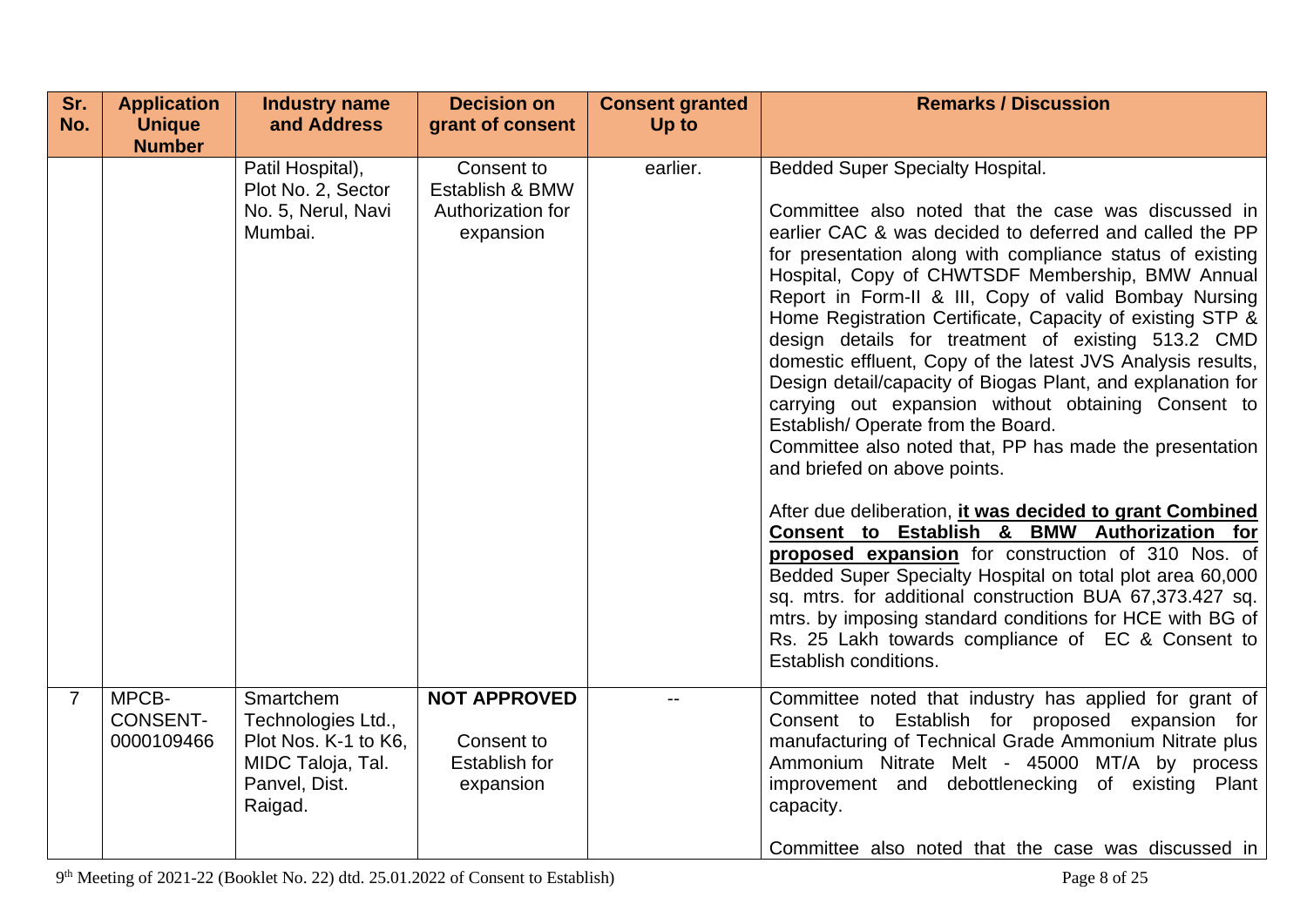| Sr.<br>No. | <b>Application</b><br><b>Unique</b>    | <b>Industry name</b><br>and Address                  | <b>Decision on</b><br>grant of consent     | <b>Consent granted</b><br>Up to                             | <b>Remarks / Discussion</b>                                                                                                                                                                                                                                                                                                                                                                                                                                                                                                                                                                                                                                                                                                                                                                                                                                                                                                                   |
|------------|----------------------------------------|------------------------------------------------------|--------------------------------------------|-------------------------------------------------------------|-----------------------------------------------------------------------------------------------------------------------------------------------------------------------------------------------------------------------------------------------------------------------------------------------------------------------------------------------------------------------------------------------------------------------------------------------------------------------------------------------------------------------------------------------------------------------------------------------------------------------------------------------------------------------------------------------------------------------------------------------------------------------------------------------------------------------------------------------------------------------------------------------------------------------------------------------|
|            | <b>Number</b>                          |                                                      |                                            |                                                             |                                                                                                                                                                                                                                                                                                                                                                                                                                                                                                                                                                                                                                                                                                                                                                                                                                                                                                                                               |
|            |                                        |                                                      |                                            |                                                             | earlier CAC and it was decided to issue SCN for refusal<br>due to not submission of details of pollution load that will<br>be generated from expansion activity, Pollution control<br>systems proposed and compliance of EC conditions.<br>Committee further noted that PP has submitted reply to<br>SCN and in similar case for plot nos. K7-K8, MIDC Taloja<br>Tal. Panvel, Dist. Raigad bearing UAN No. 0000109507<br>which was discussed in CAC on 20.12.2021, it was<br>decided to defer the case and asked the PP to seek fresh<br>opinion from Competent Authority regarding applicability of<br>EC for mfg. of Ammonium Nitrate under the provisions of<br>EIA Notification, 2006.<br>After due deliberation, it was decided to defer the case<br>and asked the PP to seek fresh opinion from<br>Competent Authority regarding applicability of EC for<br>mfg. of Ammonium Nitrate under the provisions of EIA<br>Notification, 2006. |
| 8          | MPCB-<br><b>CONSENT-</b><br>0000109917 | Kumbhi Kasari<br>SSK.Itd<br><b>NA Kuditre Karvir</b> | <b>APPROVED</b><br>Consent to<br>Establish | Commissioning of<br>unit or 5 years<br>whichever is earlier | Committee noted that, PP has applied for 30 KLPD<br>Ethanol Plant by using RS/SDS.<br>Committee also noted the application was discussed in<br>earlier CAC and issued SCN for refusal for non-<br>compliances of existing unit.<br>Committee further noted the reply submitted by PP that<br>they are in process to install CPU & MEE unit with Ethanol<br>plant and completed technical bid before Commissioner of<br>Sugar.<br>After due deliberation, it was decided to grant consent                                                                                                                                                                                                                                                                                                                                                                                                                                                      |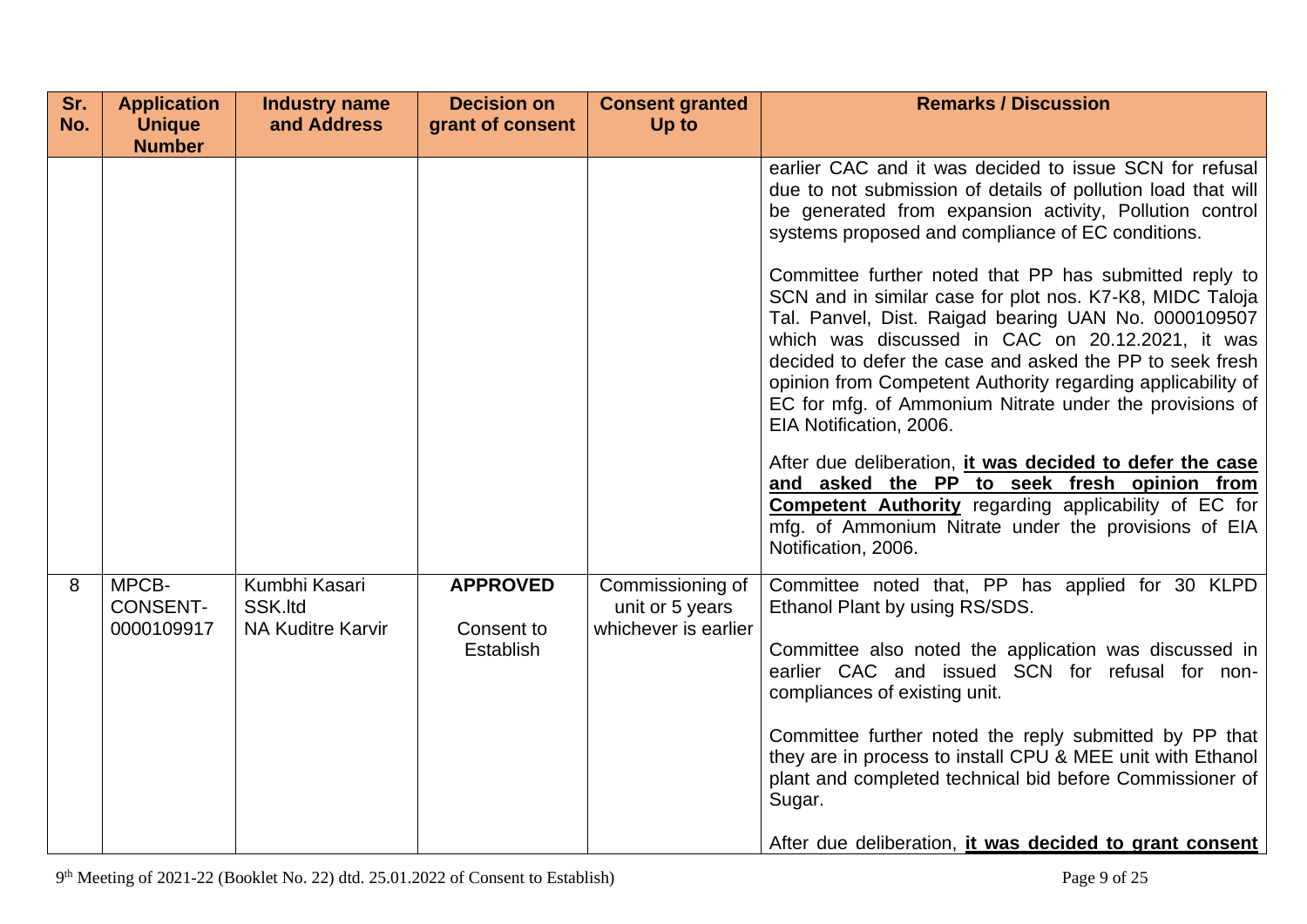| Sr. | <b>Application</b>                     | <b>Industry name</b>                                                                                                        | <b>Decision on</b>                                   | <b>Consent granted</b>                                              | <b>Remarks / Discussion</b>                                                                                                                                                                                                                                                                                                                                                                                                                                                                                                                                                                                                                                                                                                                                                                                                                                                                                                                                                                                                                                                                                                                             |
|-----|----------------------------------------|-----------------------------------------------------------------------------------------------------------------------------|------------------------------------------------------|---------------------------------------------------------------------|---------------------------------------------------------------------------------------------------------------------------------------------------------------------------------------------------------------------------------------------------------------------------------------------------------------------------------------------------------------------------------------------------------------------------------------------------------------------------------------------------------------------------------------------------------------------------------------------------------------------------------------------------------------------------------------------------------------------------------------------------------------------------------------------------------------------------------------------------------------------------------------------------------------------------------------------------------------------------------------------------------------------------------------------------------------------------------------------------------------------------------------------------------|
| No. | <b>Unique</b><br><b>Number</b>         | and Address                                                                                                                 | grant of consent                                     | Up to                                                               |                                                                                                                                                                                                                                                                                                                                                                                                                                                                                                                                                                                                                                                                                                                                                                                                                                                                                                                                                                                                                                                                                                                                                         |
|     |                                        |                                                                                                                             |                                                      |                                                                     | to establish for Ethanol plant, using RS/SDS as raw<br>material by imposing following conditions:<br>1. PP shall provide comprehensive pollution control<br>treatment system of adequate capacity to existing<br>Distillery in a time bound manner.<br>2. PP shall submit/extend the BG of Rs. 25 Lakh towards<br>compliance of consent conditions.                                                                                                                                                                                                                                                                                                                                                                                                                                                                                                                                                                                                                                                                                                                                                                                                     |
| 9   | MPCB-<br><b>CONSENT-</b><br>0000113088 | Mahindra CIE<br><b>Automotive Ltd</b><br>(Forgings Division)<br>Gat No. 856-860<br>Chakan -<br>Ambethan Road<br><b>Khed</b> | <b>APPROVED</b><br><b>Establish for</b><br>expansion | Commissioning of<br>the unit or 5 years<br>whichever is<br>earliest | Committee noted that, PP has applied for grant of Consent<br>to Establish for proposed expansion within existing<br>premises for manufacturing of Warm Forging & Machining:<br>1,50,000 Nos/M.<br>Committee also noted that, the case was discussed in<br>earlier CAC and issued show cause notice for JVS<br>exceedance and starting construction activity of the<br>expansion project prior to obtain consent to establish from<br>the Board. Committee further noted the reply submitted<br>towards SCN issued is satisfactory.<br>After due deliberation, it was decided to grant consent to<br>establish by imposing the following conditions:<br>1. PP shall submit Board Resolution for starting<br>construction activity of the expansion project prior to<br>obtain consent to establish of the Board.<br>forfeiting Bank Guarantee<br>towards<br>JVS<br>2.<br>By<br>exceedance and top-up with Bank Guarantee of Rs.<br>25 Lakh towards O&M of existing pollution control<br>system and compliance of consent conditions.<br>3. PP shall upgrade the existing Effluent Treatment Plant<br>& Sewage Treatment Plant within two-month period to |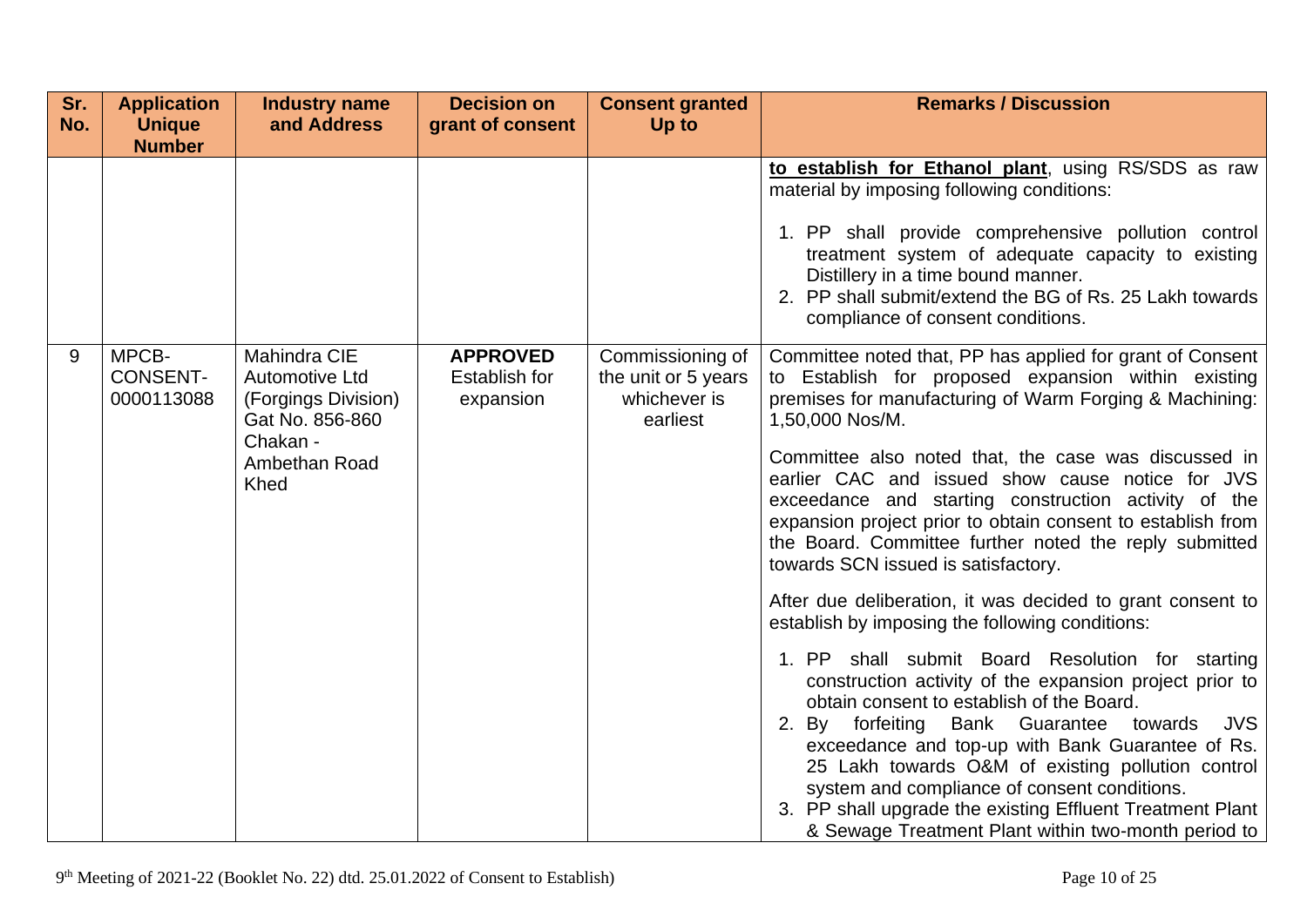| Sr.<br>No. | <b>Application</b><br><b>Unique</b>    | <b>Industry name</b><br>and Address                                                                                                                                                                                                                                                                                                                                                                                                                                                                                                                                                                                                    | <b>Decision on</b><br>grant of consent                                                                               | <b>Consent granted</b><br>Up to                                      | <b>Remarks / Discussion</b>                                                                                                                                                                                                                                                                                                                                                                                                                                                                                                                                                                                                                                                                                                                                                                                                                                                                                                                                                                                                                                                                                                                                                                                                                                                                                                                                                                                                                                                                    |
|------------|----------------------------------------|----------------------------------------------------------------------------------------------------------------------------------------------------------------------------------------------------------------------------------------------------------------------------------------------------------------------------------------------------------------------------------------------------------------------------------------------------------------------------------------------------------------------------------------------------------------------------------------------------------------------------------------|----------------------------------------------------------------------------------------------------------------------|----------------------------------------------------------------------|------------------------------------------------------------------------------------------------------------------------------------------------------------------------------------------------------------------------------------------------------------------------------------------------------------------------------------------------------------------------------------------------------------------------------------------------------------------------------------------------------------------------------------------------------------------------------------------------------------------------------------------------------------------------------------------------------------------------------------------------------------------------------------------------------------------------------------------------------------------------------------------------------------------------------------------------------------------------------------------------------------------------------------------------------------------------------------------------------------------------------------------------------------------------------------------------------------------------------------------------------------------------------------------------------------------------------------------------------------------------------------------------------------------------------------------------------------------------------------------------|
|            | <b>Number</b>                          |                                                                                                                                                                                                                                                                                                                                                                                                                                                                                                                                                                                                                                        |                                                                                                                      |                                                                      |                                                                                                                                                                                                                                                                                                                                                                                                                                                                                                                                                                                                                                                                                                                                                                                                                                                                                                                                                                                                                                                                                                                                                                                                                                                                                                                                                                                                                                                                                                |
|            |                                        |                                                                                                                                                                                                                                                                                                                                                                                                                                                                                                                                                                                                                                        |                                                                                                                      |                                                                      | achieve the consented norms.                                                                                                                                                                                                                                                                                                                                                                                                                                                                                                                                                                                                                                                                                                                                                                                                                                                                                                                                                                                                                                                                                                                                                                                                                                                                                                                                                                                                                                                                   |
| 10         | MPCB-<br><b>CONSENT-</b><br>0000060828 | <b>Omkar Realtors &amp;</b><br>Developers Pvt.<br>Ltd.<br>CTS No. 811A/7<br>(pt), 812, 813,<br>814A/1 to 814A/4,<br>821, 824, 825 (pt) &<br>844 of village<br>Malad(East), CTS<br>No. 811A/7 (pt),<br>812, 813, 814A/1 to<br>814A/4, 821, 824,<br>825 (pt) & 844 of<br>village Malad(East),<br>â€~P/N' Ward<br>of M.C.G.M,<br>Mumbai for<br>Janubhoye S.R.A.<br>C.H.S. (Ltd), Rajiv<br>S.R.A. C.H.S.(Ltd.),<br>Khot Pragati S.R.A.<br>C.H.S. (Ltd.), Shree<br>Shiv Kokan S.R.A.<br>$CHS$ (Ltd.),<br>Aikyavardhak<br>S.R.A. CHS (Ltd.),<br>Shiv Sahyadri<br>S.R.A. C.H.S.<br>$(Ltd.)$ , Malad $(E)$<br>P/N ward of<br>M.C.G.M., Mumbai. | <b>APPROVED</b><br>Revalidation of<br>consent to<br>establish for<br>remaining<br>construction BUA<br>with expansion | Commissioning of<br>the unit or 5 years<br>whichever is<br>earliest. | Committee noted that PP has applied for grant of<br>revalidation of Consent to Establish with expansion for<br>construction of slum rehabilitation & sale residential<br>building on total plot area of 59,598.9 Sq.Mtr &<br>construction BUA of 4,21,430.71 Sq.Mtr out of total<br>construction BUA of 6,78,938.78 Sq.mtr.<br>Committee also noted that this case was discussed in<br>earlier CAC and was deferred and decided to issue SCN<br>for refusal and to call the PP for technical presentation due<br>to continuation of construction activity from 15.12.2019 to<br>01.06.2021 without obtaining revalidation of Consent to<br>establish & non submission of details of BGs & OWC.<br>Committee further noted that PP has submitted the reply<br>towards SCN issued and made presentation on above<br>lapses.<br>After due deliberation, it was decided to grant<br>revalidation of Consent to Establish with expansion for<br><b>construction</b> of slum rehabilitation & sale residential<br>building on total plot area of 59,598.9 Sq.Mtr &<br>construction BUA of 4,21,430.71 Sq.Mtr out of total<br>construction BUA of 6,78,938.78 Sq.mtr by imposing<br>following conditions<br>1. PP shall submit the BG of Rs. 0.1% of total cost of<br>project X nos of years of violation & by forfeiting the<br>same towards continuation of construction work<br>without obtaining revalidation of consent to establish.<br>2. PP shall comply with the conditions stipulated in EC |

9<sup>th</sup> Meeting of 2021-22 (Booklet No. 22) dtd. 25.01.2022 of Consent to Establish) Page 11 of 25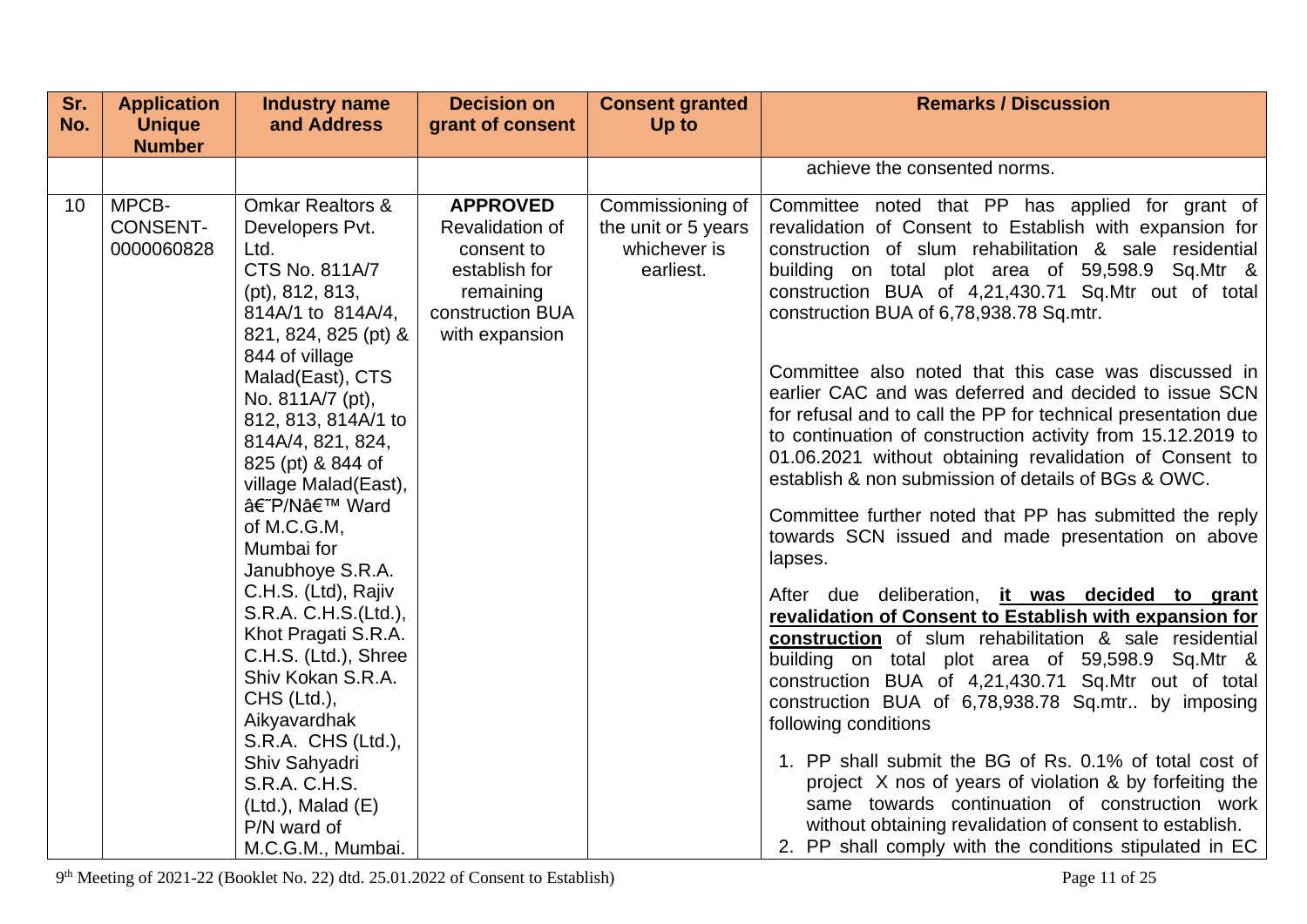| Sr. | <b>Application</b>                     | <b>Industry name</b>                                                                                           | <b>Decision on</b>                                   | <b>Consent granted</b>                       | <b>Remarks / Discussion</b>                                                                                                                                                                                                                                                                                                                                                                                                                                                                                                                                                                                                                                                                                                                                                                                                                                                                                                                                                                                                                                                                                                                                                                               |
|-----|----------------------------------------|----------------------------------------------------------------------------------------------------------------|------------------------------------------------------|----------------------------------------------|-----------------------------------------------------------------------------------------------------------------------------------------------------------------------------------------------------------------------------------------------------------------------------------------------------------------------------------------------------------------------------------------------------------------------------------------------------------------------------------------------------------------------------------------------------------------------------------------------------------------------------------------------------------------------------------------------------------------------------------------------------------------------------------------------------------------------------------------------------------------------------------------------------------------------------------------------------------------------------------------------------------------------------------------------------------------------------------------------------------------------------------------------------------------------------------------------------------|
| No. | <b>Unique</b>                          | and Address                                                                                                    | grant of consent                                     | Up to                                        |                                                                                                                                                                                                                                                                                                                                                                                                                                                                                                                                                                                                                                                                                                                                                                                                                                                                                                                                                                                                                                                                                                                                                                                                           |
|     | <b>Number</b>                          |                                                                                                                |                                                      |                                              |                                                                                                                                                                                                                                                                                                                                                                                                                                                                                                                                                                                                                                                                                                                                                                                                                                                                                                                                                                                                                                                                                                                                                                                                           |
|     |                                        | <b>Borivali</b>                                                                                                |                                                      |                                              | and consent.<br>3. PP shall provide STP of adequate capacity to achieve<br>the treated domestic effluent standard for the<br>parameter BOD-10 mg/lit including disinfection facility.<br>4. The treated sewage shall be 65% recycled for<br>secondary purposes such as toilet flushing, air-<br>conditioning, cooling tower make up, firefighting etc.<br>and remaining shall be utilized on land for gardening<br>and/ or connected to local body sewer line with water<br>metering system.<br>5. PP shall provide organic waste digester along with<br>composting facility/ bio-digester (biogas) for the<br>treatment of wet garbage.<br>6. PP shall make provision of charging ports for electric<br>vehicles at least 30% of total available parking slots.<br>7. This consent is issued without prejudice to the order<br>passed or may be passed by the Hon'ble Supreme<br>Court of India in special leave petition (Civil No.<br>D23708/2017).<br>8. PP shall obtain NOC from MCGM for disposal of<br>construction debris at specific site inspected and<br>approved by Municipal Corporation.<br>9. PP shall submit/extend BG of Rs. 25 Lakh towards<br>compliance of EC and Consent conditions. |
|     |                                        |                                                                                                                |                                                      |                                              | Consent shall be issued after submission of additional<br>consent fees, if any.                                                                                                                                                                                                                                                                                                                                                                                                                                                                                                                                                                                                                                                                                                                                                                                                                                                                                                                                                                                                                                                                                                                           |
| 11  | MPCB-<br><b>CONSENT-</b><br>0000115235 | Aditya Birla<br>Science &<br>Technology<br><b>Company Private</b><br>Ltd., Plot No 1 & 1-<br>A/1, MIDC Taloja, | <b>APPROVED</b><br><b>Establish for</b><br>expansion | CoU or five years<br>whichever is<br>earlier | Committee noted that PP has applied for consent to<br>establish for expansion for construction of building.<br>Committee also noted that the case was discussed in earlier<br>CAC & was deferred and called the PP for technical<br>presentation due to non-clarity on different type of R & D                                                                                                                                                                                                                                                                                                                                                                                                                                                                                                                                                                                                                                                                                                                                                                                                                                                                                                            |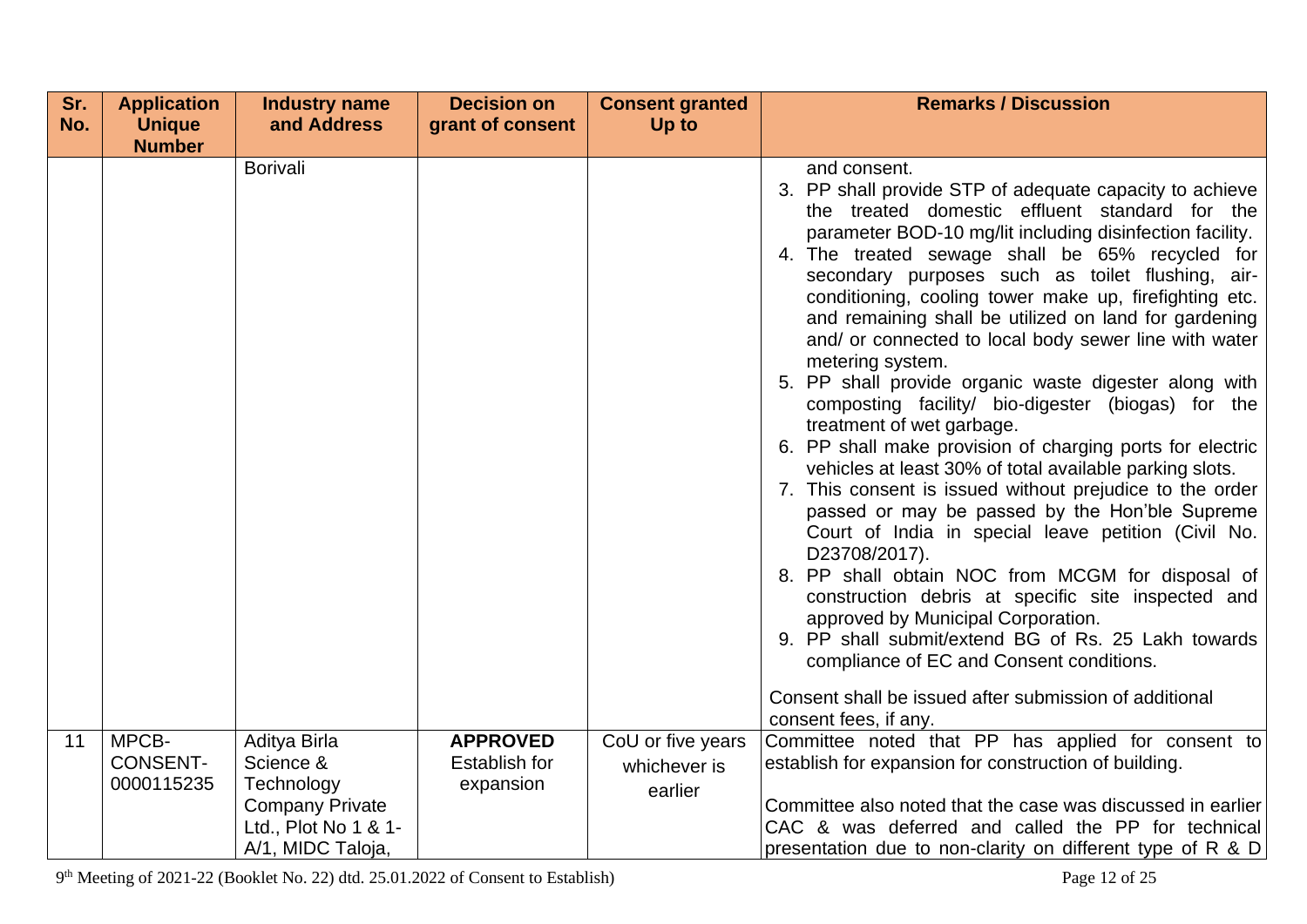| Sr. | <b>Application</b>                     | <b>Industry name</b>                                                                                                                      | <b>Decision on</b>                                                 | <b>Consent granted</b>                                              | <b>Remarks / Discussion</b>                                                                                                                                                                                                                                                                                                                                                                                                                                                                                                                                                                                                                                                                                                                                                                      |
|-----|----------------------------------------|-------------------------------------------------------------------------------------------------------------------------------------------|--------------------------------------------------------------------|---------------------------------------------------------------------|--------------------------------------------------------------------------------------------------------------------------------------------------------------------------------------------------------------------------------------------------------------------------------------------------------------------------------------------------------------------------------------------------------------------------------------------------------------------------------------------------------------------------------------------------------------------------------------------------------------------------------------------------------------------------------------------------------------------------------------------------------------------------------------------------|
| No. | <b>Unique</b><br><b>Number</b>         | and Address                                                                                                                               | grant of consent                                                   | Up to                                                               |                                                                                                                                                                                                                                                                                                                                                                                                                                                                                                                                                                                                                                                                                                                                                                                                  |
|     |                                        | Tal. Panvel, Dist<br>Raigad.                                                                                                              |                                                                    |                                                                     | carried out including the proposed activity. Subsequently,<br>PP has given the technical presentation in respect of above<br>details.<br>After due deliberation, it was decided to grant consent to<br>establish for expansion for construction of building for pilot<br>plant R & D activity for paint on total plot area of 3000<br>Sq.Mtr & total construction BUA of 1504 Sq.Mtr. by<br>imposing following conditions.<br>1. PP shall submit/extend the BG of Rs. 25.0 Lakh towards<br>compliance of consent conditions.                                                                                                                                                                                                                                                                     |
| 12  | MPCB-<br><b>CONSENT-</b><br>0000116201 | <b>Bharat Petroleum</b><br>Corporation<br>Limited, Uran LPG<br>Terminal, S. No.<br>8/6, Village<br>Bhendkhal, Tal.<br>Uran, Dist. Raigad. | <b>APPROVED</b><br>Consent to<br><b>Establish for</b><br>expansion | Commissioning of<br>the unit or 5 years<br>whichever is<br>earliest | Committee noted that, PP has applied for grant of Consent<br>Establish for expansion by Debottlenecking &<br>to<br>Augmentation of Cryogenic Facilities at Uran LPG Terminal.<br>Committee also noted that the case was discussed in earlier<br>CAC & was decided to deferred the case and call the PP for<br>presentation on applicability of Environmental Clearance /<br>CRZ clearance for proposed activity.<br>Committee further noted that PP has made its presentation<br>on above points.<br>After due deliberation, it was decided to grant Consent to<br>Debottlenecking<br>by<br>Establish for expansion<br>Augmentation of Cryogenic Facilities at Uran LPG Terminal<br>subject to condition that PP shall not take effective steps in<br>CRZ Area prior to obtaining CRZ Clearance. |
| 13  | MPCB-<br><b>CONSENT-</b>               | Shivalik Realtors P.<br>Ltd.                                                                                                              | <b>NOT APPROVED</b><br><b>Revalidation of</b>                      |                                                                     | Committee noted that, PP has applied for grant of<br>Revalidation of Consent to Establish for Slum Rehabilitation                                                                                                                                                                                                                                                                                                                                                                                                                                                                                                                                                                                                                                                                                |

9<sup>th</sup> Meeting of 2021-22 (Booklet No. 22) dtd. 25.01.2022 of Consent to Establish) Page 13 of 25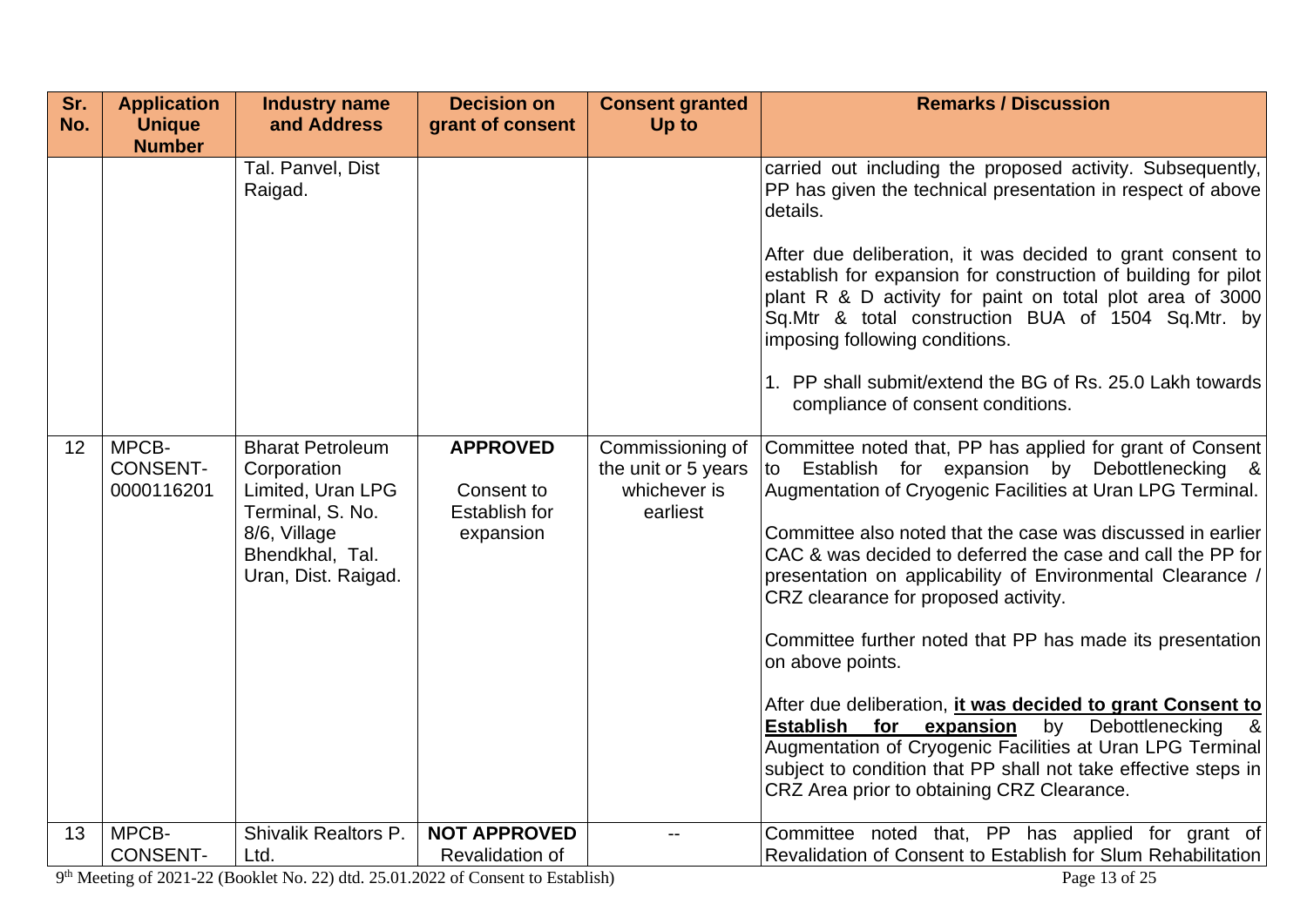| Sr. | <b>Application</b>       | <b>Industry name</b>                       | <b>Decision on</b>    | <b>Consent granted</b>    | <b>Remarks / Discussion</b>                                                                                   |
|-----|--------------------------|--------------------------------------------|-----------------------|---------------------------|---------------------------------------------------------------------------------------------------------------|
| No. | <b>Unique</b>            | and Address                                | grant of consent      | Up to                     |                                                                                                               |
|     | <b>Number</b>            |                                            |                       |                           |                                                                                                               |
|     | 0000117154               | on plot bearing                            | Consent to            |                           | Scheme project having Total plot area of 5,66,632.74 Sq.m                                                     |
|     |                          | CTS Nos. 13(Pt),                           | Establish             |                           | and Total construction BUA of 2.26.258.86 Sq.m.                                                               |
|     |                          | 14(Pt), 17(Pt), 18,<br>19(Pt), 20, 22(Pt), |                       |                           | Committee also noted that, PP has not submitted copy of                                                       |
|     |                          | 24, 27(Pt), 29(Pt),                        |                       |                           | EC, copy of C to E, copy of CC, OC, area statement,                                                           |
|     |                          | 30(Pt), 33(Pt), 35,                        |                       |                           | detailed water budget & disposal arrangement, details of                                                      |
|     |                          | 37(Pt), 40, 40/1 to                        |                       |                           | solid waste generation & its disposal arrangements.                                                           |
|     |                          | 3, 41, 42(Pt),                             |                       |                           |                                                                                                               |
|     |                          | 43(Pt), 44(Pt),                            |                       |                           | After due deliberation, <i>it was decided to issue Show</i>                                                   |
|     |                          | 45(Pt), 46, 46/1 to                        |                       |                           | Cause Notice for refusal of revalidation of Consent to                                                        |
|     |                          | 264, 47, 48,                               |                       |                           | Establish.                                                                                                    |
|     |                          | 184(Pt), 184/1 to 3,<br>185(Pt), 185/1 to  |                       |                           |                                                                                                               |
|     |                          | 10, 11(Pt), 12 to 19,                      |                       |                           |                                                                                                               |
|     |                          | 186(Pt) & 186/1 to                         |                       |                           |                                                                                                               |
|     |                          | 3, 282, 282/1 to 3,                        |                       |                           |                                                                                                               |
|     |                          | 12 to 20, 21(Pt), 23                       |                       |                           |                                                                                                               |
|     |                          | to 30, 31 (Pt), 32 to                      |                       |                           |                                                                                                               |
|     |                          | 48, 54 to 73,                              |                       |                           |                                                                                                               |
|     |                          | 255(Pt), 255/1 to<br>36, 256(Pt), 256/1    |                       |                           |                                                                                                               |
|     |                          | to 24, 257(Pt),                            |                       |                           |                                                                                                               |
|     |                          | 257/1 to 7 of Village                      |                       |                           |                                                                                                               |
|     |                          | Bandra (East) in                           |                       |                           |                                                                                                               |
|     |                          | H/East Ward of                             |                       |                           |                                                                                                               |
|     |                          | <b>MCGM</b> at Golibar                     |                       |                           |                                                                                                               |
|     |                          | Road, Santacruz,                           |                       |                           |                                                                                                               |
|     |                          | Mumbai- 400 055.                           |                       |                           |                                                                                                               |
| 14  | MPCB-<br><b>CONSENT-</b> | JP Infra Realty<br>Pvt.Ltd. (Formerly      | <b>APPROVED</b>       | Up to<br>commissioning or | Committee noted that, PP has applied for grant of re-<br>validation of Consent to Establish with expansion of |
|     | 0000117695               | known as Skylark                           | Re-validation of      | up to 30.06.2026          | Residential cum Commercial Construction Project.                                                              |
|     |                          | Realtors Pvt. Ltd.),                       | Consent to            | whichever is              | Committee also noted that the case was discussed in CAC                                                       |
|     |                          | S. Nos. 110/1(pt) to                       | <b>Establish with</b> | earlier.                  | and was decided to deferred the case and call the PP for                                                      |

9<sup>th</sup> Meeting of 2021-22 (Booklet No. 22) dtd. 25.01.2022 of Consent to Establish) Page 14 of 25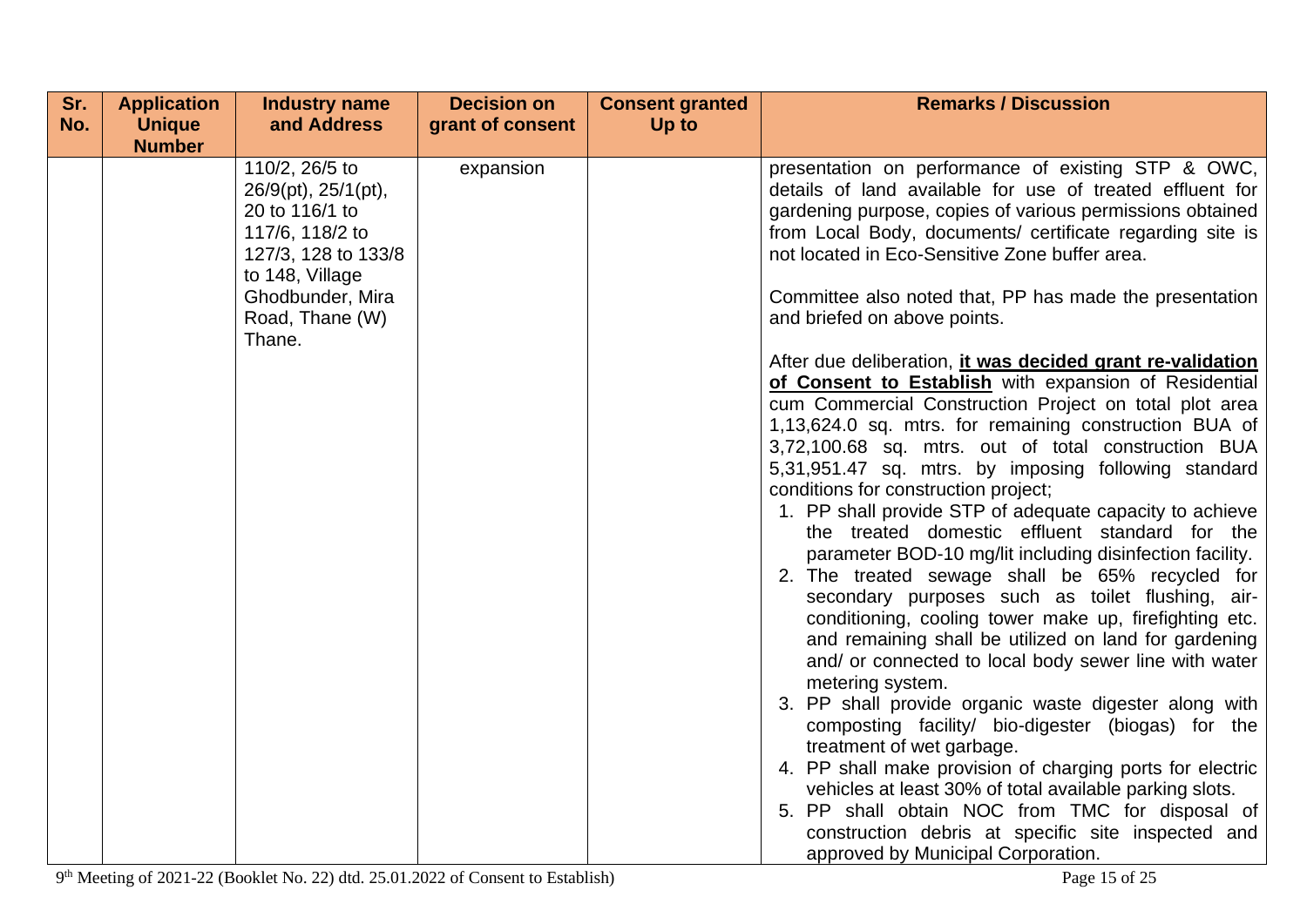| Sr.<br>No. | <b>Application</b><br><b>Unique</b>    | <b>Industry name</b><br>and Address                                                                                                                                                                  | <b>Decision on</b><br>grant of consent                             | <b>Consent granted</b><br>Up to                              | <b>Remarks / Discussion</b>                                                                                                                                                                                                                                                                                                                                                                                                                                                                                                                                                                                                                                                                                                                                                                                                                                                                                                                                                                                                                                                                                                                                        |
|------------|----------------------------------------|------------------------------------------------------------------------------------------------------------------------------------------------------------------------------------------------------|--------------------------------------------------------------------|--------------------------------------------------------------|--------------------------------------------------------------------------------------------------------------------------------------------------------------------------------------------------------------------------------------------------------------------------------------------------------------------------------------------------------------------------------------------------------------------------------------------------------------------------------------------------------------------------------------------------------------------------------------------------------------------------------------------------------------------------------------------------------------------------------------------------------------------------------------------------------------------------------------------------------------------------------------------------------------------------------------------------------------------------------------------------------------------------------------------------------------------------------------------------------------------------------------------------------------------|
|            | <b>Number</b>                          |                                                                                                                                                                                                      |                                                                    |                                                              |                                                                                                                                                                                                                                                                                                                                                                                                                                                                                                                                                                                                                                                                                                                                                                                                                                                                                                                                                                                                                                                                                                                                                                    |
|            |                                        |                                                                                                                                                                                                      |                                                                    |                                                              | 6. PP shall submit/extend BG of Rs. 25 Lakh towards<br>compliance of EC and Consent conditions.<br>Consent shall be issued after obtaining additional Consent<br>to Establish fees of Rs. 12,73,140/- towards difference in<br>C.I. of Rs. 794.67 Crs. and after receipt of application<br>for Renewal of consent for the project located at<br>Malad, Mumbai                                                                                                                                                                                                                                                                                                                                                                                                                                                                                                                                                                                                                                                                                                                                                                                                      |
| 15         | MPCB-<br><b>CONSENT-</b><br>0000117750 | Raunak<br>Corporation<br>"Raunak City",<br>S. Nos. 50/3/2,<br>50/3/3, 51/1, 51/5,<br>51/6, 51/7, 53/1,<br>53/4, 64/1/1,<br>64/1/2/1, 64/4, 64/5<br>Village Wadeghar,<br>Tal. Kalyan, Dist.<br>Thane. | <b>APPROVED</b><br>Consent to<br><b>Establish for</b><br>expansion | Up to<br>commissioning or<br>5 year whichever<br>is earlier. | Committee noted that, PP has applied for grant of Consent<br>to Establish for expansion of Residential cum Commercial<br>Building construction project.<br>Committee also noted that the case was discussed in<br>earlier CAC and it was decided to defer the case and call<br>the PP for presentation on performance of existing STP &<br>OWC, details of land available for use of treated effluent<br>for gardening purpose, details of the various permissions<br>obtained from the Local Authorities for proposed expansion<br>project like water supply, Sewer line connection, drainage<br>permission etc.<br>Committee also noted that, PP has made the presentation<br>and briefed on above points.<br>After due deliberation, it was decided grant Consent to<br><b>Establish</b> for expansion of Residential cum Commercial<br>Building construction project on total plot area 1,39,357 sq.<br>mtrs. for remaining construction BUA 1,51,078.56 sq. mtrs.<br>out of total construction BUA 2,30,933.42 sq. mtrs. by<br>imposing following standard conditions for construction<br>project;<br>1. PP shall provide STP of adequate capacity to achieve |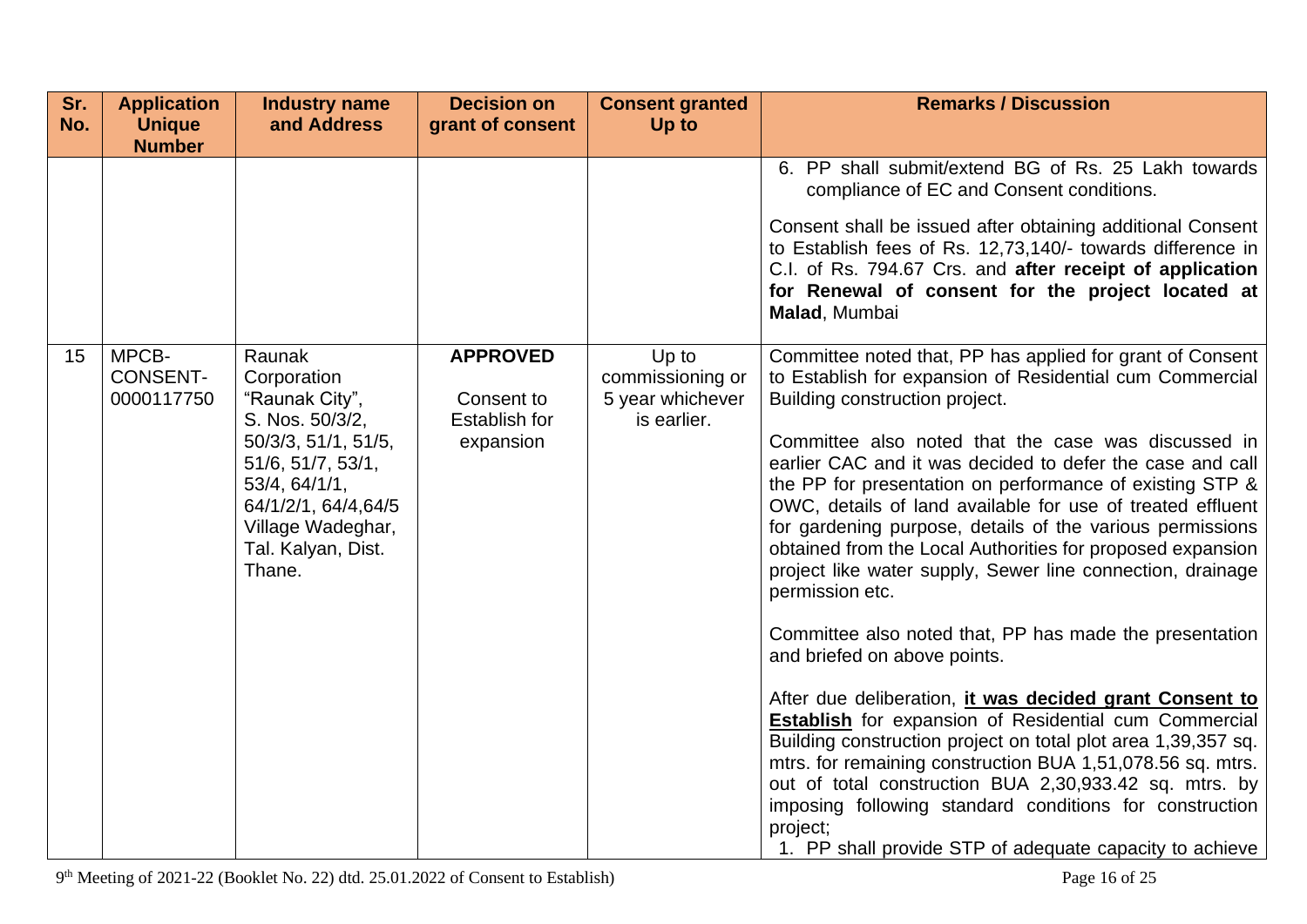| Sr. | <b>Application</b>                     | <b>Industry name</b>                                                                                                                 | <b>Decision on</b>                                                 | <b>Consent granted</b>                                         | <b>Remarks / Discussion</b>                                                                                                                                                                                                                                                                                                                                                                                                                                                                                                                                                                                                                                                                                                                                                                                                                                                                                                                                                                                             |
|-----|----------------------------------------|--------------------------------------------------------------------------------------------------------------------------------------|--------------------------------------------------------------------|----------------------------------------------------------------|-------------------------------------------------------------------------------------------------------------------------------------------------------------------------------------------------------------------------------------------------------------------------------------------------------------------------------------------------------------------------------------------------------------------------------------------------------------------------------------------------------------------------------------------------------------------------------------------------------------------------------------------------------------------------------------------------------------------------------------------------------------------------------------------------------------------------------------------------------------------------------------------------------------------------------------------------------------------------------------------------------------------------|
| No. | <b>Unique</b>                          | and Address                                                                                                                          | grant of consent                                                   | Up to                                                          |                                                                                                                                                                                                                                                                                                                                                                                                                                                                                                                                                                                                                                                                                                                                                                                                                                                                                                                                                                                                                         |
|     | <b>Number</b>                          |                                                                                                                                      |                                                                    |                                                                |                                                                                                                                                                                                                                                                                                                                                                                                                                                                                                                                                                                                                                                                                                                                                                                                                                                                                                                                                                                                                         |
|     |                                        |                                                                                                                                      |                                                                    |                                                                | the treated domestic effluent standard for the<br>parameter BOD-10 mg/lit including disinfection facility.<br>2. The treated sewage shall be 65% recycled for<br>secondary purposes such as toilet flushing, air-<br>conditioning, cooling tower make up, firefighting etc.<br>and remaining shall be utilized on land for gardening<br>and/ or connected to local body sewer line with water<br>metering system.<br>3. PP shall provide organic waste digester along with<br>composting facility/ bio-digester (biogas) for the<br>treatment of wet garbage.<br>4. PP shall make provision of charging ports for electric<br>vehicles at least 30% of total available parking slots.<br>5. PP shall obtain NOC from KDMC for disposal of<br>construction debris at specific site inspected and<br>approved by Municipal Corporation.<br>6. PP shall submit/extend BG of Rs. 25 Lakh towards<br>compliance of EC and Consent conditions.<br>Consent shall be issued after obtaining additional<br>Consent fees, if any. |
| 16  | MPCB-<br><b>CONSENT-</b><br>0000121581 | YASHWANT<br><b>SUGAR AND</b><br><b>POWER PRIVATE</b><br><b>LIMITED</b><br>567/1,568,571,540/<br><b>B NAGEWADI</b><br><b>KHANAPUR</b> | <b>APPROVED</b><br>Consent to<br><b>Establish for</b><br>Expansion | Commissioning of<br>unit or 5 years<br>whichever is<br>earlier | Committee noted that, PP has applied for consent to<br>Establish for expansion of Sugar unit from 2500 TCD to<br>8000 TCD capacity and 40 MW Co-gen unit.<br>After due deliberation, it was decided to grant consent<br>to establish for expansion of Sugar unit from 2500 TCD<br>to 8000 TCD capacity and 40 MW Co-gen unit, by<br>imposing following conditions:<br>1. PP shall comply with the conditions stipulated in<br>Environmental clearance.                                                                                                                                                                                                                                                                                                                                                                                                                                                                                                                                                                  |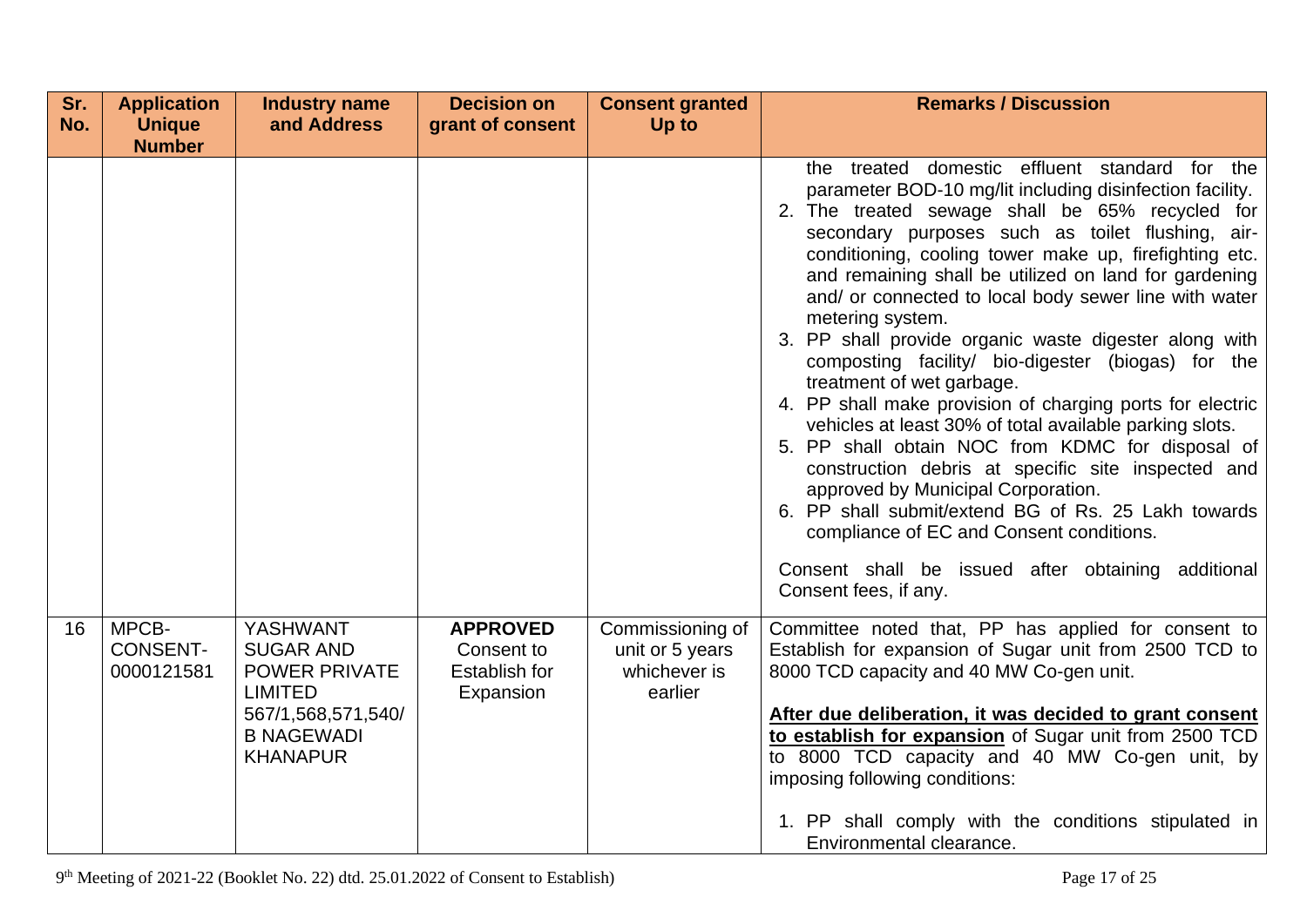| Sr. | <b>Application</b>                     | Industry name                                                                                                                               | <b>Decision on</b>                                                 | <b>Consent granted</b>                                         | <b>Remarks / Discussion</b>                                                                                                                                                                                                                                                                                                                                                                                                                                                                                                                                                                                                                                                                                                                                                                                                                                                                                                                                                                                                                     |
|-----|----------------------------------------|---------------------------------------------------------------------------------------------------------------------------------------------|--------------------------------------------------------------------|----------------------------------------------------------------|-------------------------------------------------------------------------------------------------------------------------------------------------------------------------------------------------------------------------------------------------------------------------------------------------------------------------------------------------------------------------------------------------------------------------------------------------------------------------------------------------------------------------------------------------------------------------------------------------------------------------------------------------------------------------------------------------------------------------------------------------------------------------------------------------------------------------------------------------------------------------------------------------------------------------------------------------------------------------------------------------------------------------------------------------|
| No. | <b>Unique</b>                          | and Address                                                                                                                                 | grant of consent                                                   | Up to                                                          |                                                                                                                                                                                                                                                                                                                                                                                                                                                                                                                                                                                                                                                                                                                                                                                                                                                                                                                                                                                                                                                 |
|     | <b>Number</b>                          |                                                                                                                                             |                                                                    |                                                                |                                                                                                                                                                                                                                                                                                                                                                                                                                                                                                                                                                                                                                                                                                                                                                                                                                                                                                                                                                                                                                                 |
|     |                                        |                                                                                                                                             |                                                                    |                                                                | 2. PP shall provide comprehensive pollution control<br>treatment system of adequate capacity to achieve the<br>consented norms.<br>3. PP shall obtain permission from CGWA/Irrigation<br>Department for use of ground water/Surface water<br>before 1st operate of Expansion.<br>4. PP shall make the provision of OCMS as per CPCB<br>guidelines.<br>5. PP shall submit the BG of Rs. 25 Lakh towards<br>compliance of consent conditions.                                                                                                                                                                                                                                                                                                                                                                                                                                                                                                                                                                                                     |
| 17  | MPCB-<br><b>CONSENT-</b><br>0000121746 | <b>YASHWANT</b><br><b>SUGAR AND</b><br><b>POWER PRIVATE</b><br><b>LIMITED</b><br>567/1,568,571,540/<br><b>B NAGEWADI</b><br><b>KHANAPUR</b> | <b>APPROVED</b><br>Consent to<br><b>Establish for</b><br>Expansion | Commissioning of<br>unit or 5 years<br>whichever is<br>earlier | Committee noted that, PP has applied for consent to<br>Establish for Distillery unit of capacity 110 KLPD by using<br>Sugarcane Juice/Syrup, C' Molasses, 'B' Heavy Molasses,<br>Grains as a raw material.<br>Committee also noted the PP's proposal towards<br>provisions of ZLD system in the form of Biodigester<br>followed by MEE & Dryer for the treatment of spent wash.<br>After due deliberation, it was decided to grant consent<br>to establish, by imposing following conditions:<br>1. PP shall comply with the conditions stipulated in<br>Environmental clearance.<br>2. PP shall provide comprehensive pollution control<br>treatment system of adequate capacity to achieve the<br>consented norms<br>3. PP shall obtain permission from CGWA/Irrigation<br>Department for use of ground water/Surface water<br>before 1st operate of Expansion.<br>4. PP shall install Biodigester followed by MEE & Dryer<br>to achieve Zero Liquid Discharge of spent wash.<br>5. PP shall install CO2 bottling plant of required capacity. |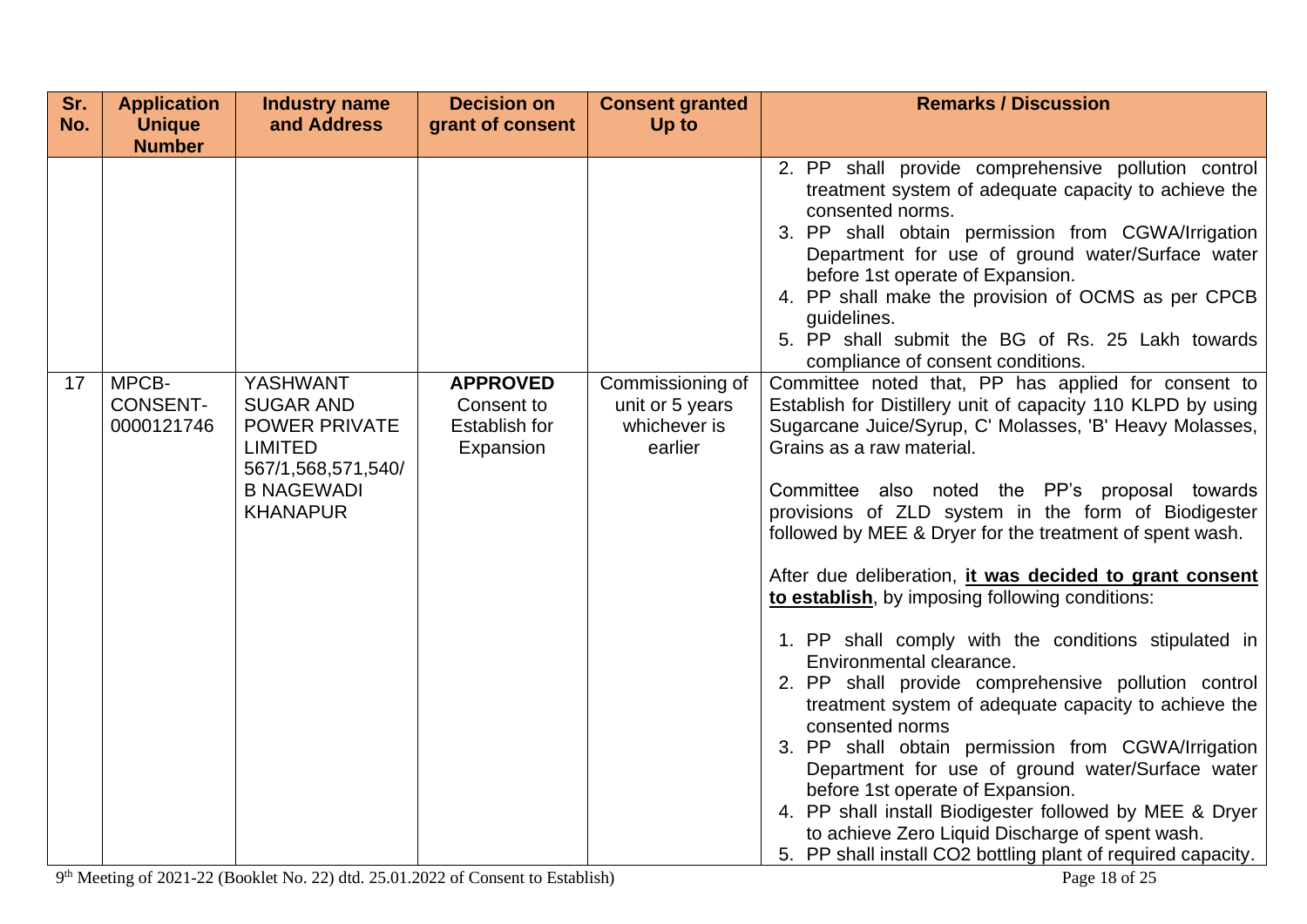| Sr. | <b>Application</b>                     | <b>Industry name</b>                                                                                                                                          | <b>Decision on</b>                         | <b>Consent granted</b>                                         | <b>Remarks / Discussion</b>                                                                                                                                                                                                                                                                                                                                                                                                                                                                                                                                                                                                                                                                                                                                                                               |
|-----|----------------------------------------|---------------------------------------------------------------------------------------------------------------------------------------------------------------|--------------------------------------------|----------------------------------------------------------------|-----------------------------------------------------------------------------------------------------------------------------------------------------------------------------------------------------------------------------------------------------------------------------------------------------------------------------------------------------------------------------------------------------------------------------------------------------------------------------------------------------------------------------------------------------------------------------------------------------------------------------------------------------------------------------------------------------------------------------------------------------------------------------------------------------------|
| No. | <b>Unique</b>                          | and Address                                                                                                                                                   | grant of consent                           | Up to                                                          |                                                                                                                                                                                                                                                                                                                                                                                                                                                                                                                                                                                                                                                                                                                                                                                                           |
|     | <b>Number</b>                          |                                                                                                                                                               |                                            |                                                                | 6. PP shall make the provision of OCMS as per CPCB<br>guidelines.<br>7. PP shall submit the BG of Rs. 25 Lakh towards<br>compliance of consent conditions.                                                                                                                                                                                                                                                                                                                                                                                                                                                                                                                                                                                                                                                |
| 18  | MPCB-<br><b>CONSENT-</b><br>0000120659 | Purna Sahakari<br>Sakhar Karkhana<br><b>Limited (Distillery</b><br>Division)<br>Gut no. 237, 238,<br>239, 240, 241, 242<br>Babhulgaon<br><b>Basmath Nagar</b> | <b>APPROVED</b><br>Consent to<br>Establish | Commissioning of<br>unit or 5 years<br>whichever is<br>earlier | Committee noted that, PP has applied for consent to<br>establish expansion for 30 KLPD molasses bases distillery<br>unit. The existing 30 KLPD Distillery unit is having valid<br>consent up to 31.01.2021.<br>Committee also noted the PP's proposal towards<br>provisions of ZLD system in the form of reboiler followed<br>by MEE followed by Incineration Boiler for the treatment of<br>spent wash and provision of ESP as APC system for<br>bagasse fired Boiler.<br>After due deliberation, it was decided to grant consent<br>to establish expansion for 30 KLPD molasses bases<br>distillery unit, with EC, ZLD and following conditions:<br>1. PP shall not take any effective steps prior to obtaining<br><b>Environment Clearance.</b><br>2. PP shall provide comprehensive pollution control |
|     |                                        |                                                                                                                                                               |                                            |                                                                | treatment system of adequate capacity to achieve the<br>consented norms.<br>3. PP shall install reboiler followed by 3 stage MEE and<br>spray dryer to achieve Zero Liquid Discharge of spent<br>wash.<br>4. PP shall install ESP as APC system at Bagasse fired<br>Boiler.<br>5. PP shall obtain permission from CGWA/Irrigation<br>Department for use of ground water/Surface water<br>before 1st operate of Expansion.                                                                                                                                                                                                                                                                                                                                                                                 |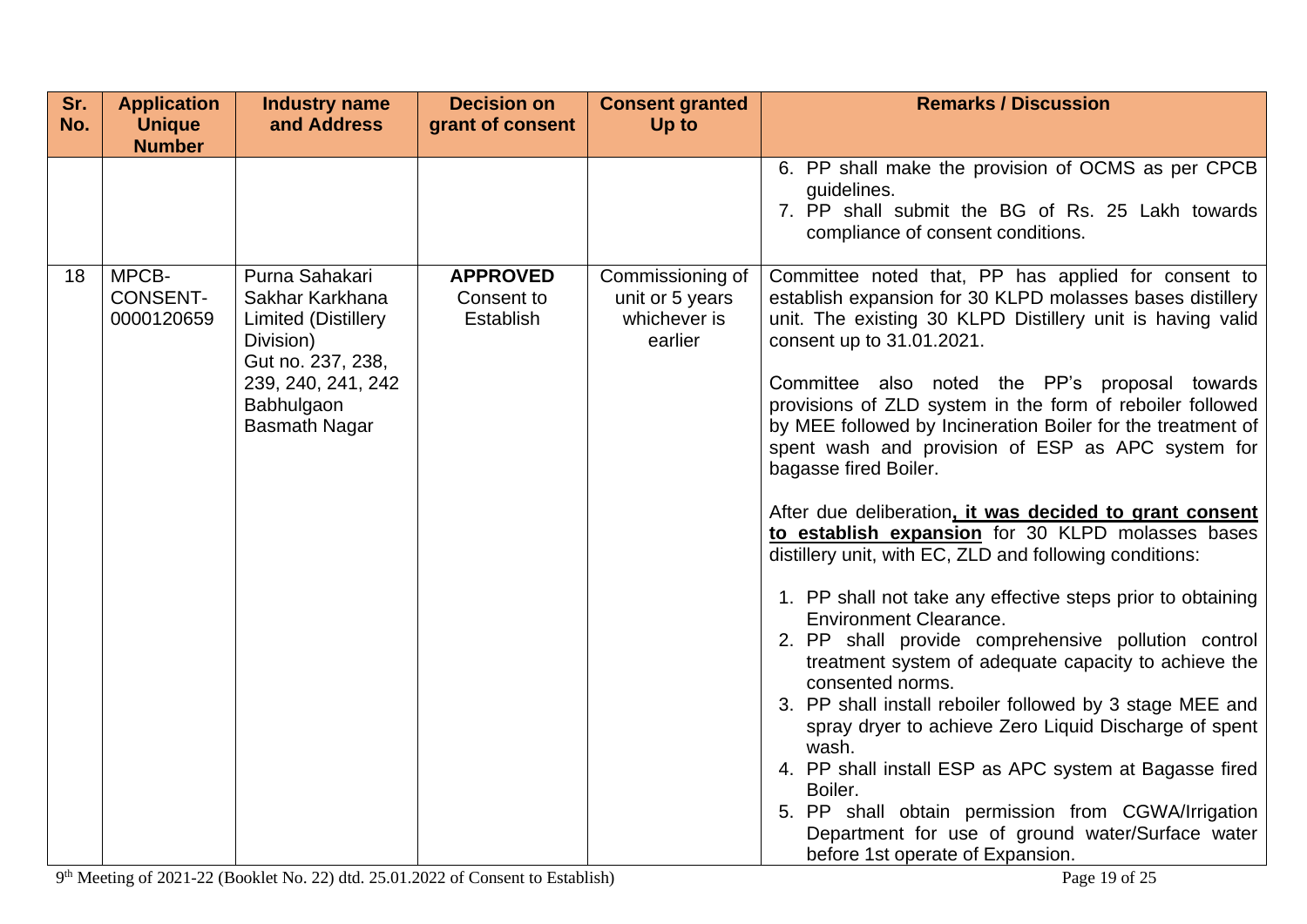| Sr. | <b>Application</b>                     | <b>Industry name</b>                                                                                                                       | <b>Decision on</b>                                                 | <b>Consent granted</b>                                         | <b>Remarks / Discussion</b>                                                                                                                                                                                                                                                                                                                                                                                                                                                                                                                                                                 |
|-----|----------------------------------------|--------------------------------------------------------------------------------------------------------------------------------------------|--------------------------------------------------------------------|----------------------------------------------------------------|---------------------------------------------------------------------------------------------------------------------------------------------------------------------------------------------------------------------------------------------------------------------------------------------------------------------------------------------------------------------------------------------------------------------------------------------------------------------------------------------------------------------------------------------------------------------------------------------|
| No. | <b>Unique</b>                          | and Address                                                                                                                                | grant of consent                                                   | Up to                                                          |                                                                                                                                                                                                                                                                                                                                                                                                                                                                                                                                                                                             |
|     | <b>Number</b>                          |                                                                                                                                            |                                                                    |                                                                | 6. PP shall make the provision of OCMS as per CPCB<br>quidelines.<br>7. PP shall submit Bank Guarantee of Rs. 25 lakh<br>towards compliance of consent conditions.                                                                                                                                                                                                                                                                                                                                                                                                                          |
| 19  | MPCB-<br><b>CONSENT-</b><br>0000121988 | Shreenath<br>Mhaskoba Sakhar<br>Karkhana Ltd.<br>(Distillery Unit)<br>225/2<br>Shreenathnagar,<br>Patethan, Post.<br><b>Rahu Daund</b>     | <b>APPROVED</b><br>Consent to<br>Establish                         | Commissioning of<br>unit or 5 years<br>whichever is<br>earlier | Committee noted that, PP has applied for Consent to<br>establish for mfg. of Compressed Bio Gas (CBG).<br>Committee also noted that, this is fuel gas cleaning system<br>by removal of H <sub>2</sub> S from Biogas.<br>After due deliberation, it was decided to grant consent<br>to establish for mfg. of Compressed Bio Gas (CBG), by<br>imposing following conditions:<br>1. PP shall comply with all the conditions of distillery<br>consent dtd. 31.11.2020.<br>2. PP shall submit/extend the BG of Rs. 25 Lakh towards<br>compliance of consent conditions.                          |
| 20  | MPCB-<br><b>CONSENT-</b><br>0000121744 | M/s. Bhimashankar<br>Sahakari Sakhar<br>Karkhana Ltd<br>Gut no. 147/3, 148<br>Dattatraynagar, A/P<br>Pargaon Via<br>Awasari Bk<br>Ambegaon | <b>APPROVED</b><br>Consent to<br><b>Establish for</b><br>Expansion | Commissioning of<br>unit or 5 years<br>whichever is<br>earlier | Committee noted that, PP has applied for consent to<br>Establish for 95 KLPD capacity Distillery unit.<br>Committee also noted the Industry has already obtained<br>consent to establish dated 11.11.2019 and obtained EC on<br>31.03.2020 for 45 KLPD distillery unit. Now PP is in the<br>process to obtaining EC for expansion project.<br>Committee further noted PP's proposal towards provisions<br>of ZLD system is in the form of Biodigester followed by<br>MEE & Incineration Boiler for the treatment of spent wash<br>and provision of ESP as APC system for Coal fired Boiler. |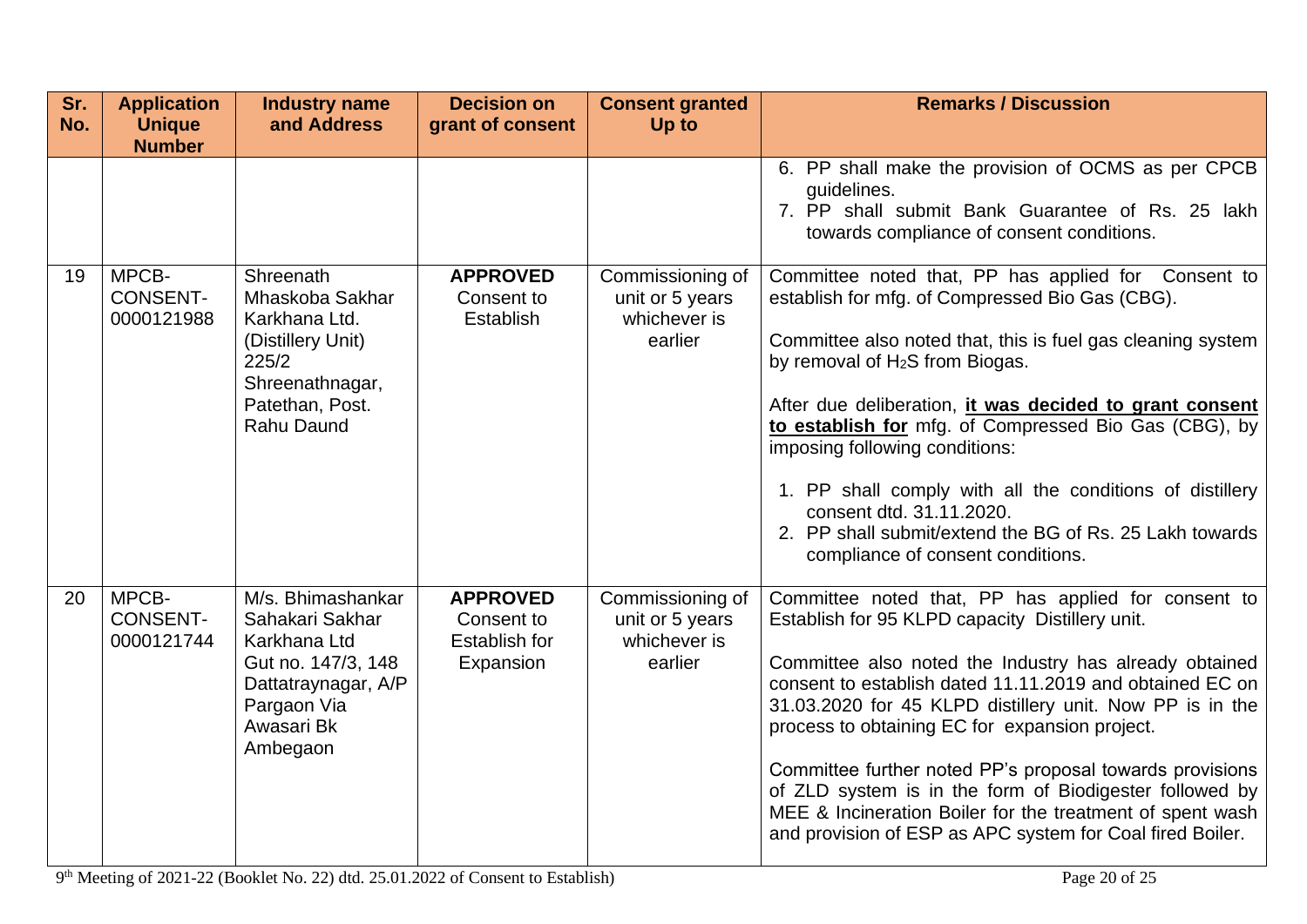| Sr. | <b>Application</b>                     | <b>Industry name</b>                                                                       | <b>Decision on</b>                                                 | <b>Consent granted</b>                                         | <b>Remarks / Discussion</b>                                                                                                                                                                                                                                                                                                                                                                                                                                                                                                                                                                                                                                                                                                                                                                                                                                                    |
|-----|----------------------------------------|--------------------------------------------------------------------------------------------|--------------------------------------------------------------------|----------------------------------------------------------------|--------------------------------------------------------------------------------------------------------------------------------------------------------------------------------------------------------------------------------------------------------------------------------------------------------------------------------------------------------------------------------------------------------------------------------------------------------------------------------------------------------------------------------------------------------------------------------------------------------------------------------------------------------------------------------------------------------------------------------------------------------------------------------------------------------------------------------------------------------------------------------|
| No. | <b>Unique</b>                          | and Address                                                                                | grant of consent                                                   | Up to                                                          |                                                                                                                                                                                                                                                                                                                                                                                                                                                                                                                                                                                                                                                                                                                                                                                                                                                                                |
|     | <b>Number</b>                          |                                                                                            |                                                                    |                                                                | After due deliberation, it was decided to grant consent<br>to establish, by imposing following conditions:<br>1. PP shall not take any effective steps for expansion<br>activity.<br>2. PP shall provide comprehensive pollution control<br>system of adequate capacity to achieve the consented<br>norms<br>3. PP shall obtain permission from CGWA/Irrigation<br>Department for use of ground water/Surface water<br>before 1st operate of Expansion.<br>4. PP shall install MEE & Incineration Boiler to achieve<br>Zero Liquid Discharge of spent wash.<br>5. PP shall install ESP as APC system at Coal fired<br>Boiler.<br>6. PP shall install CO <sub>2</sub> bottling plant of required capacity.<br>7. PP shall make the provision of OCMS as per CPCB<br>quidelines.<br>8. PP shall submit/extend the BG of Rs. 25 Lakh towards<br>compliance of consent conditions. |
| 21  | MPCB-<br><b>CONSENT-</b><br>0000124375 | M/s.Daund Sugar<br>Private Ltd (<br>Distillery Unit)<br>99 At: Gat No.99,<br>Alegaon Daund | <b>APPROVED</b><br>Consent to<br><b>Establish for</b><br>Expansion | Commissioning of<br>unit or 5 years<br>whichever is<br>earlier | Committee noted that, PP has applied for consent to<br>Establish for expansion of distillery unit from 90 KLPD to<br>120 KLPD i.e by 30 KLPD capacity Distillery unit.<br>Committee also noted the Industry has<br>obtained<br>Environmental clearance for expansion on 26/10/2021.<br>Committee further noted PP's proposal towards provisions<br>of ZLD system in the form of MEE & Incineration Boiler and<br>modification in CPU.<br>After due deliberation, it was decided to grant consent                                                                                                                                                                                                                                                                                                                                                                               |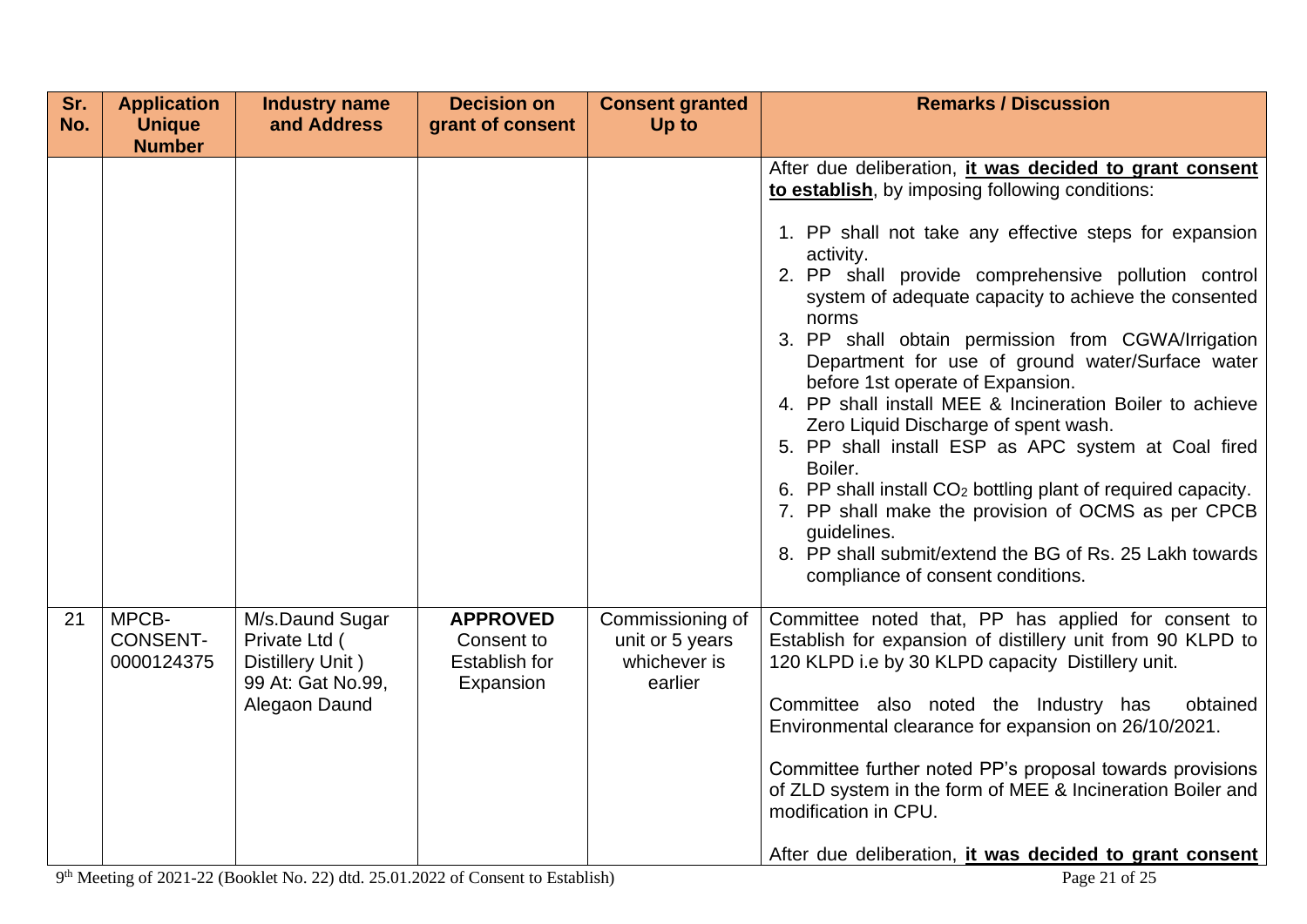| Sr. | <b>Application</b> | <b>Industry name</b>               | <b>Decision on</b>   | <b>Consent granted</b> | <b>Remarks / Discussion</b>                                                                                  |
|-----|--------------------|------------------------------------|----------------------|------------------------|--------------------------------------------------------------------------------------------------------------|
| No. | <b>Unique</b>      | and Address                        | grant of consent     | Up to                  |                                                                                                              |
|     | <b>Number</b>      |                                    |                      |                        |                                                                                                              |
|     |                    |                                    |                      |                        | to establish for expansion from 90 KLPD to 120 KLPD<br>i.e expansion by 30 KLPD distillery unit, by imposing |
|     |                    |                                    |                      |                        | ZLD and following conditions:                                                                                |
|     |                    |                                    |                      |                        |                                                                                                              |
|     |                    |                                    |                      |                        | 1. PP shall comply with all conditions of EC granted on                                                      |
|     |                    |                                    |                      |                        | 26/10/2021 & amended on 03/12/2021.                                                                          |
|     |                    |                                    |                      |                        | 2. PP shall provide comprehensive pollution control<br>system of adequate capacity to achieve the consented  |
|     |                    |                                    |                      |                        | norms<br>3. PP shall install CO <sub>2</sub> bottling plant of required capacity.                            |
|     |                    |                                    |                      |                        | 4. PP shall make the provision of OCMS as per CPCB                                                           |
|     |                    |                                    |                      |                        | guidelines.                                                                                                  |
|     |                    |                                    |                      |                        | 5. PP shall submit/extend the BG of Rs. 25 Lakh towards                                                      |
|     |                    |                                    |                      |                        | compliance of consent conditions.                                                                            |
| 22  | MPCB-              | <b>VP.SUGARS</b>                   | <b>APPROVED</b>      | Commissioning of       | Committee noted that, PP has applied for consent to                                                          |
|     | <b>CONSENT-</b>    | <b>LIMITED</b>                     | Consent to           | unit or 5 years        | Establish for expansion of Sugar unit from 4500 TCD to                                                       |
|     | 0000124368         | Gat No. 69, 70, 71,                | <b>Establish for</b> | whichever is           | 7500 TCD capacity and Co Gen unit 14.85 MW to 30 MW                                                          |
|     |                    | 72, 76/1/2, 488,<br>493, 494 A/p - | Expansion            | earlier                | i.e Expansion by - 3000 TCD & 15.15 MW.<br>After due deliberation, it was decided to grant consent           |
|     |                    | Tadwal Tal -                       |                      |                        | to establish for expansion of Sugar unit from 4500 TCD                                                       |
|     |                    | <b>Akkalkot Dist -</b>             |                      |                        | to 7500 TCD capacity and Co Gen unit 14.85 MW to 30                                                          |
|     |                    | Solapur Tal -                      |                      |                        | MW i.e Expansion by 3000 TCD & 15.15 MW with EC & by                                                         |
|     |                    | Akkalkot                           |                      |                        | imposing following conditions:                                                                               |
|     |                    |                                    |                      |                        | 1. PP shall not take any effective steps for expansion                                                       |
|     |                    |                                    |                      |                        | without EC.<br>2. PP shall provide comprehensive pollution control                                           |
|     |                    |                                    |                      |                        | system of adequate capacity to achieve the consented                                                         |
|     |                    |                                    |                      |                        | norms.                                                                                                       |
|     |                    |                                    |                      |                        | 3. PP<br>shall<br>submit<br>proposal<br>towards                                                              |
|     |                    |                                    |                      |                        | upgradation/improvement plan of existing ETP within a                                                        |
|     |                    |                                    |                      |                        | month and same shall be implemented within next 3                                                            |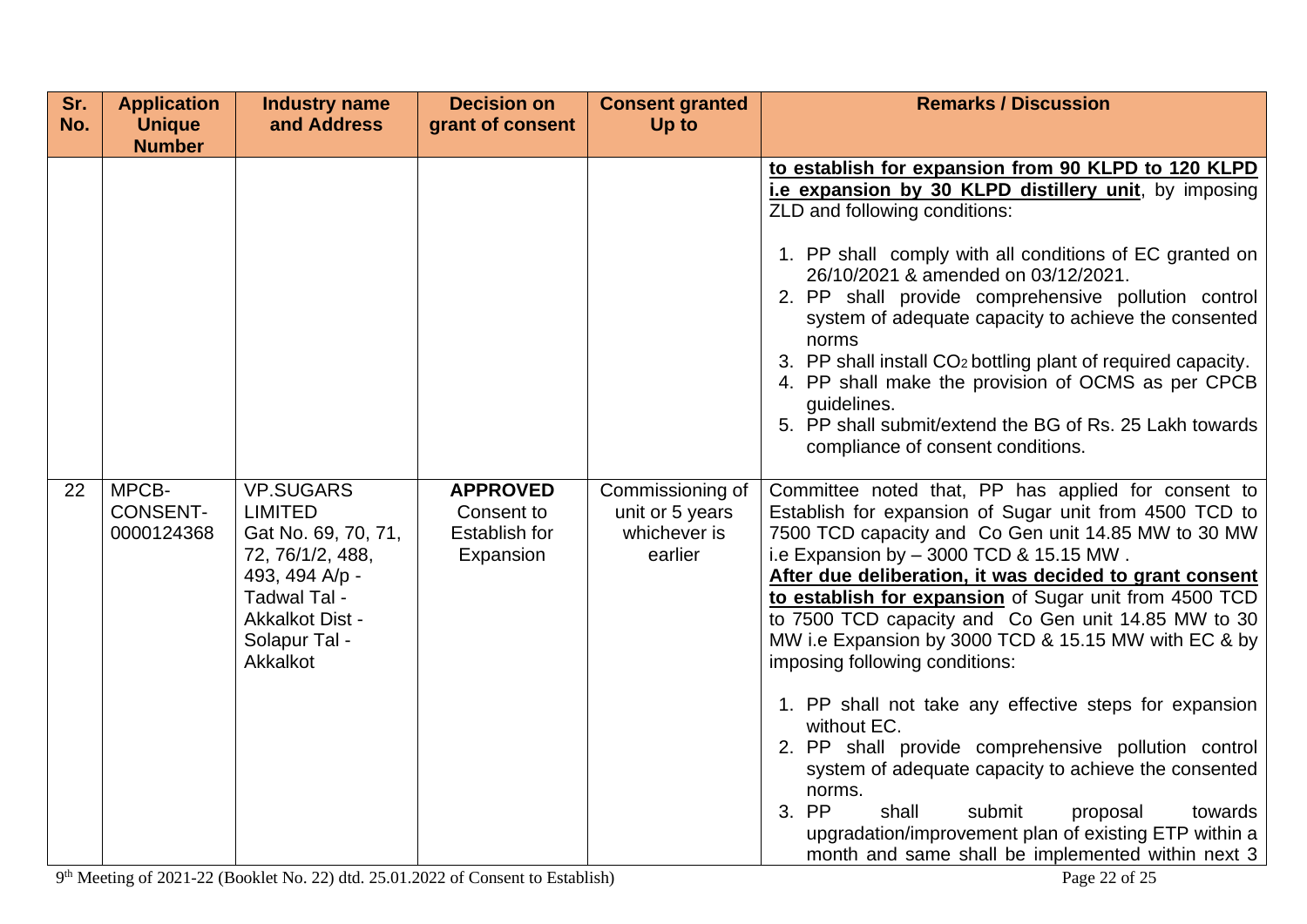| Sr. | <b>Application</b>                     | <b>Industry name</b>                                                                                                                                | <b>Decision on</b>                                                 | <b>Consent granted</b>                                         | <b>Remarks / Discussion</b>                                                                                                                                                                                                                                                                                                                                                                                                                                                                                                                                                                                                                                                                                                                                                                                                                                                                                                                                                                                                                                                                                                                                     |
|-----|----------------------------------------|-----------------------------------------------------------------------------------------------------------------------------------------------------|--------------------------------------------------------------------|----------------------------------------------------------------|-----------------------------------------------------------------------------------------------------------------------------------------------------------------------------------------------------------------------------------------------------------------------------------------------------------------------------------------------------------------------------------------------------------------------------------------------------------------------------------------------------------------------------------------------------------------------------------------------------------------------------------------------------------------------------------------------------------------------------------------------------------------------------------------------------------------------------------------------------------------------------------------------------------------------------------------------------------------------------------------------------------------------------------------------------------------------------------------------------------------------------------------------------------------|
| No. | <b>Unique</b><br><b>Number</b>         | and Address                                                                                                                                         | grant of consent                                                   | Up to                                                          |                                                                                                                                                                                                                                                                                                                                                                                                                                                                                                                                                                                                                                                                                                                                                                                                                                                                                                                                                                                                                                                                                                                                                                 |
|     |                                        |                                                                                                                                                     |                                                                    |                                                                | months so as to achieve consented norms.<br>4. PP shall obtain permission from CGWA/Irrigation<br>Department for use of ground water/Surface water<br>before 1st operate of Expansion.<br>5. PP shall submit/extend the BG of Rs. 25 Lakh towards<br>compliance of consent conditions.                                                                                                                                                                                                                                                                                                                                                                                                                                                                                                                                                                                                                                                                                                                                                                                                                                                                          |
| 23  | MPCB-<br><b>CONSENT-</b><br>0000125018 | VP Sugars Ltd.<br>Gat No. 69, 70, 71,<br>72, 73, 76/1/2, 488,<br>493, 494 Tadwal,<br>Tal.: Akkalkot, Dist.:<br>Solapur,<br>Maharashtra.<br>Akkalkot | <b>APPROVED</b><br>Consent to<br><b>Establish for</b><br>Expansion | Commissioning of<br>unit or 5 years<br>whichever is<br>earlier | Committee noted that, PP has applied for consent to<br>Establish for Distillery unit of capacity 110 KLPD by using<br>Sugarcane Juice/Syrup, C' Molasses, 'B' Heavy Molasses<br>as a raw material.<br>Committee also noted the PP's proposal towards<br>provisions of ZLD system in the form of Biodigester<br>followed by MEE & Dryer for the treatment of spent wash.<br>After due deliberation, <i>it was decided to grant consent</i><br>to establish, by imposing EC, ZLD and following<br>conditions:<br>1. PP shall not take any effective steps for installation of<br>project without obtaining Environmental clearance.<br>2. PP shall provide comprehensive pollution control<br>system of adequate capacity to achieve the consented<br>norms.<br>3. PP shall obtain permission from CGWA/Irrigation<br>Department for use of ground water/Surface water<br>before 1st operate of Expansion.<br>4. PP shall install MEE & Dryer to achieve Zero Liquid<br>Discharge of spent wash.<br>5. PP shall submit the quantification of raw material i.e.<br>Juice/Syrup, C' Molasses, 'B' Heavy Molasses as<br>production of RS/Ethanol with<br>against the |